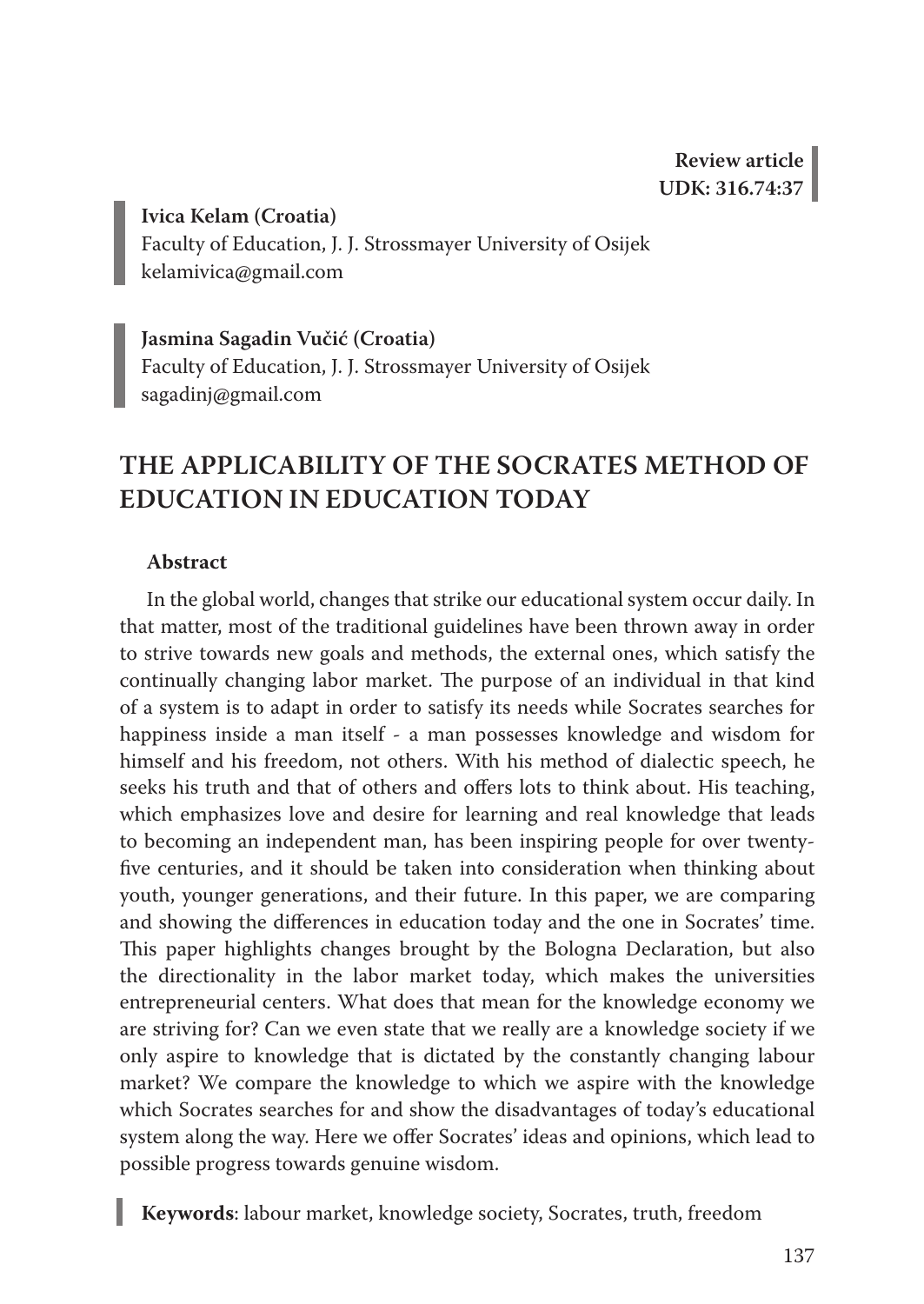#### **Introduction**

The world is moving forward with high speed, in an economic, political, cultural, as well as an educational sense. If we want to be in line with the time we are living in, we must adapt to it. This paper touches on the changes created in the educational system and the way they reflect on our society. We oppose the system of today with Socrates, a significant philosopher, and thinker who dedicated his entire life to studying others, and we discuss his way of thinking and the engagement, to which he remained faithful until the end of his life.

We consider this topic to be very contemporary. The importance of education in the educational sector needs no special highlighting. For that reason, thinking on this kind of topic can further contribute and enrich all those encompassed by this sector, but also every individual and the entire social community that does not only think about its future but thinks long-term and continually works on a better future for future generations.

Wholly speaking, this paper is divided into two major parts, the first of which is about the current situation in education, the aims and purpose of which strive towards exclusively satisfying the needs of the market. The other part is set in the opposite way to the first and does so with the help of Socrates as a great philosopher and thinker. In order to gain better insight and image on education in the 21<sup>st</sup> century, which in a way puts the individual into the background, the first part begins with the notion of globalization and neoliberal capitalism, which have a strong influence on education and educational politics of a country. The consumerism phenomenon is inevitable today when education is just another product on the market. In such an economically oriented society, education is subjected to external determination, instead of internal ones.

Given that the needs of society, and then also the labour market, are constantly changing, the universities are also starting to be managed in an entrepreneurial spirit. They offer knowledge for trades dictated by the labour market, create income from that, and promote entrepreneurship among students and academics along the way. The Bologna Declaration introduced changes in universities which change the contents and aims of education and highlight the development of competences. Given that all the changes mentioned earlier change our society, the next chapter is about the knowledge society, what it is, and what kind of knowledge that society possesses.

The topic of the second part of the paper is what the relationship was like towards education in Antiquity and Socrates' time. It begins with a brief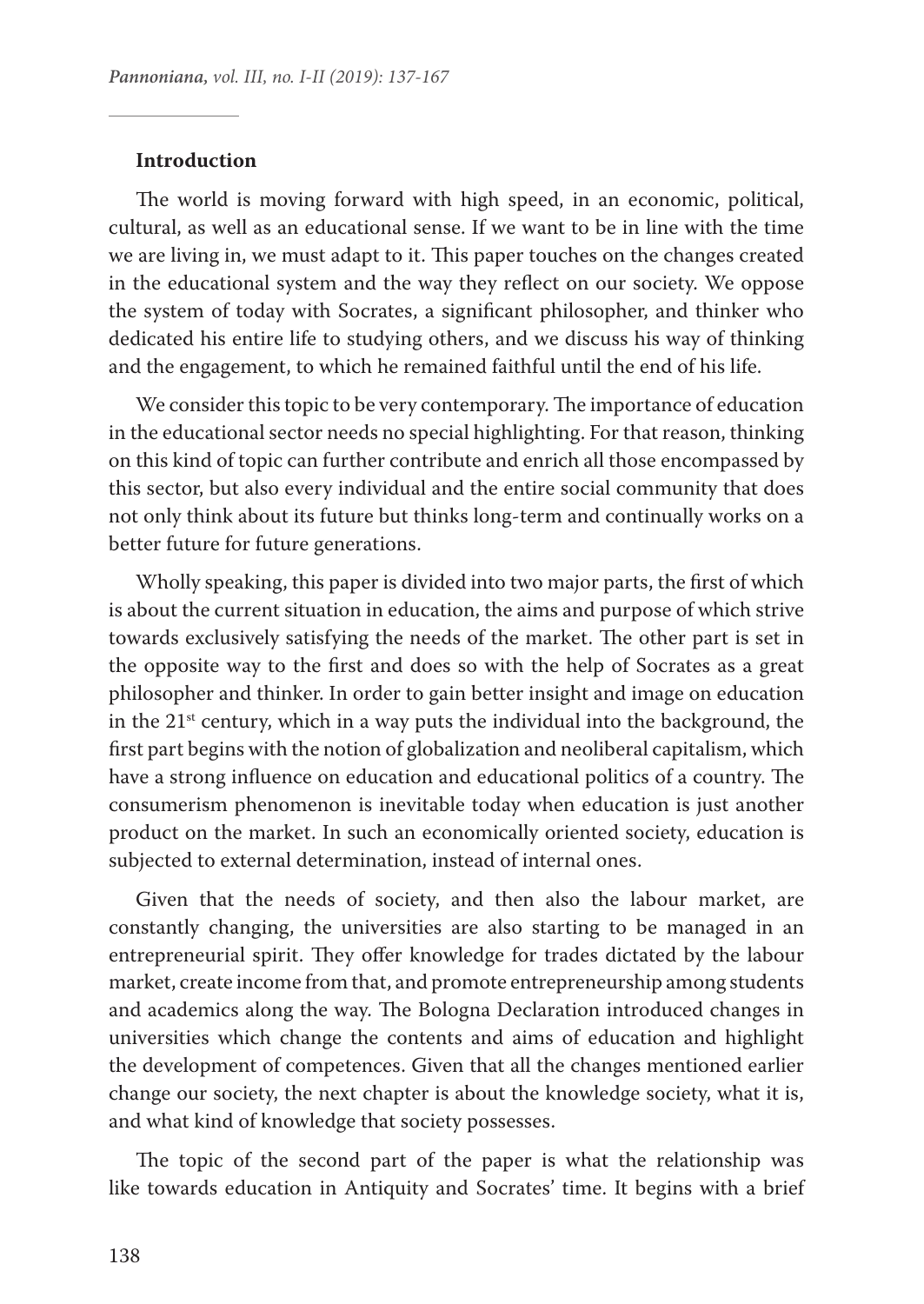exposition on the Sophists who, in a way, shaped Socrates' view on education. After that, we go into a more in-depth analysis of Socrates' life, his thoughts, and his works. Socrates proves that it is not possible to live your best life without knowledge and wisdom. With Socrates as a guide, who did not want to make others smarter and more skilful, but wiser by leading them into thinking about what they (do not)know and, by doing so, ennobling them for their life and freedom, which we strive for today maybe more than ever, we try to offer an answer to the question how much does the notion of education differs today from what it was in Socrates' time and what are the values that he, as a man, shows us and which would could copy not only to education but life in general.

# **Globalization and neoliberalism**

The world that works as a unique system, and with that the global market which is becoming available to everyone, is only one of how we can describe globalization. Thanks to it, people and their relationships are becoming different, they are starting to think globally and understand and discover the world in a different way.

Kukoč (2006: 23) defines globalization as an "attitude, teaching, and ideology which promotes the principle of interdependence and unity of the entire world, all nations and countries at the expense of national and state particularism." This is all going on at once in the economic, political, and cultural domains. One of the most important aspects of globalization is precisely the economic one. Multinational companies can include a large number of people in their business this way from all over the world, regardless of the distance. They control resources, technology, capital, and do business without any obstacles this way. There is, perhaps, a possibility of an intention to create an economic and cultural hegemony of western countries. As far as the cultural sense goes, we are talking about a common world language, the English one, which dominates in all sectors, bringing into question the survival of national and local cultures. The imposition of the "Americanization" phenomenon is greatly felt in linguistics, but also in everyday life, where a particular lifestyle is promoted.

It is impossible not to mention how people interact today. In globalization, the ways of interaction and socialization are changed, whereby we cannot deny the influence of social networks on the everyday life of an individual. We can say that globalization has crept into every pore of our lives, which Kregar (2006: 77) confirms when he says: "Institutions, such as nation, family, job, tradition,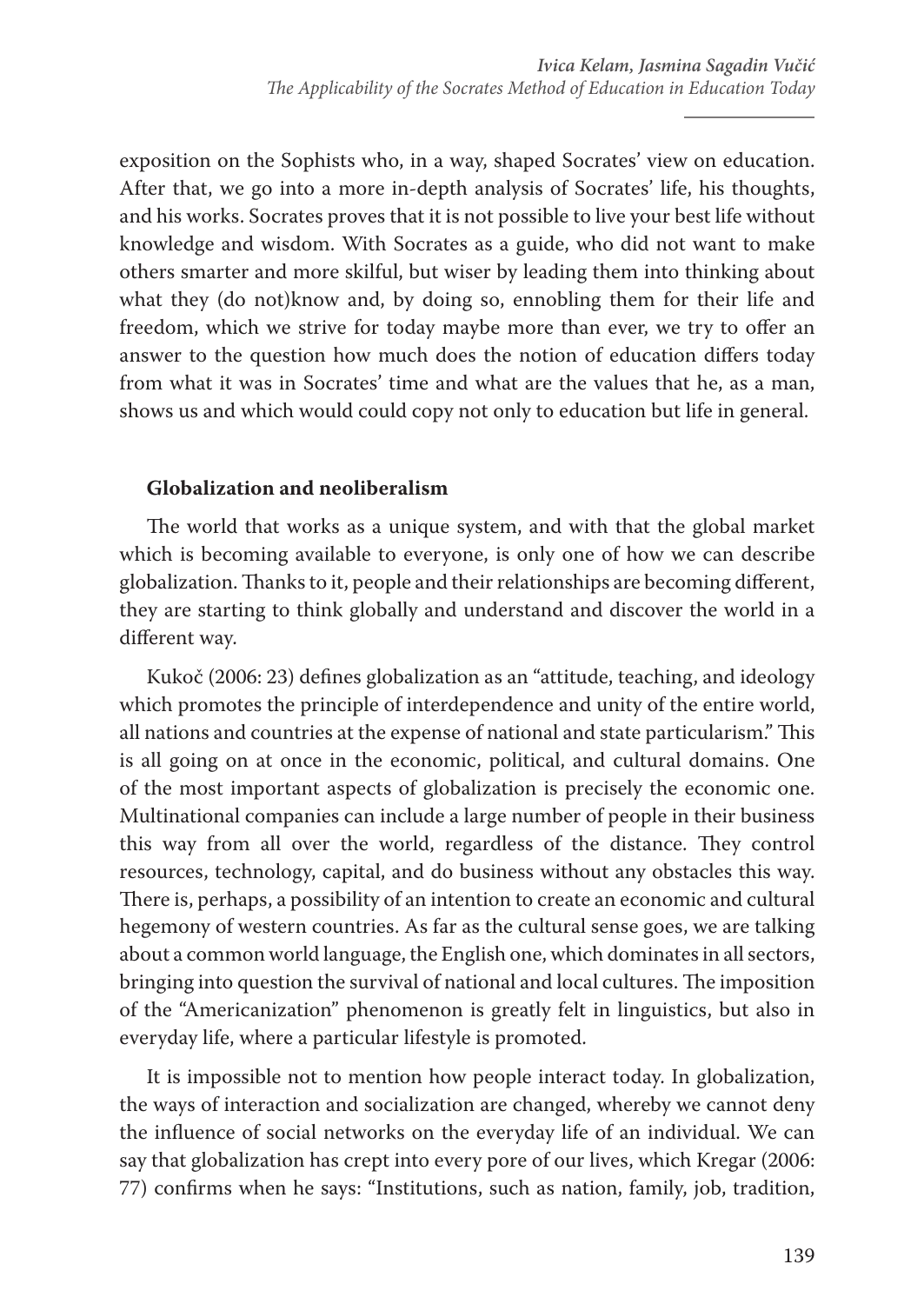nature, seem to be as they were before, however, even if the outer crust remains, within it everything is different, and it becomes a shell of an institution."

Thanks to globalization, other cultures and nations are closer to us than ever before (thanks to different technologies). We have more material goods and services at our disposal than ever before, our options and desires are becoming more prominent than ever, creating a sense of freedom and life in a man in a society where options are equal, while Kukoč (2006: 24) cites Khor Martina and says: "Globalization is what we in the Third World have been calling colonialism for several centuries." Kukoč (2006) adds to that the fact that the differences between the rich and the poor are more and more deepened, as are the differences between Western and non-Western countries. He also states that it is precisely the globalization processes which are guilty and cause the constant financial and economic crises which we are in today, and Kregar (2006) thinks that a crisis is created in institutions because they are unable to withstand accelerated social changes and new tasks created by globalization. Kukoč (2006) further concludes that globalization is the most important and effective tool of supremacy of Western civilization over the rest of the world.

In globalization, during which there was obviously a creation of a transnational educational area, apart from governments, we also received some new participants in that process, whose influence on educate became one of extreme importance. International organizations are considered the most significant contributors, who influence governments of many countries with their mechanisms, during which they have the option to promote their own ideas, characterized by one common point – neoliberalism. The supporters of neoliberalism strongly advocate a free market and are opposed to interventions of the state, as confirmed by Kanić and Kovač (2017: 75) "strongly relies on individual responsibility and independence, meaning that everybody is responsible for their own economic status, considering that the prosperity of workers depends on their ability to trade with their own skills, knowledge and entrepreneurial spirit on the global market." Hromadžić (2008) reveals another face of neoliberalism when he states that, by referring to private entrepreneurial rights, free market and trade, without the meddling of the state, of course, neoliberalism promotes economic development to the economically poorer, as well, by having more money reach the underdeveloped by a more massive profit of the investors. By that approach, the vast differences between the developed and less developed existing until then would be lessened, and all states would be allowed prosperity, equal chances for success, and the ultimate goal would be the well-being and advancement of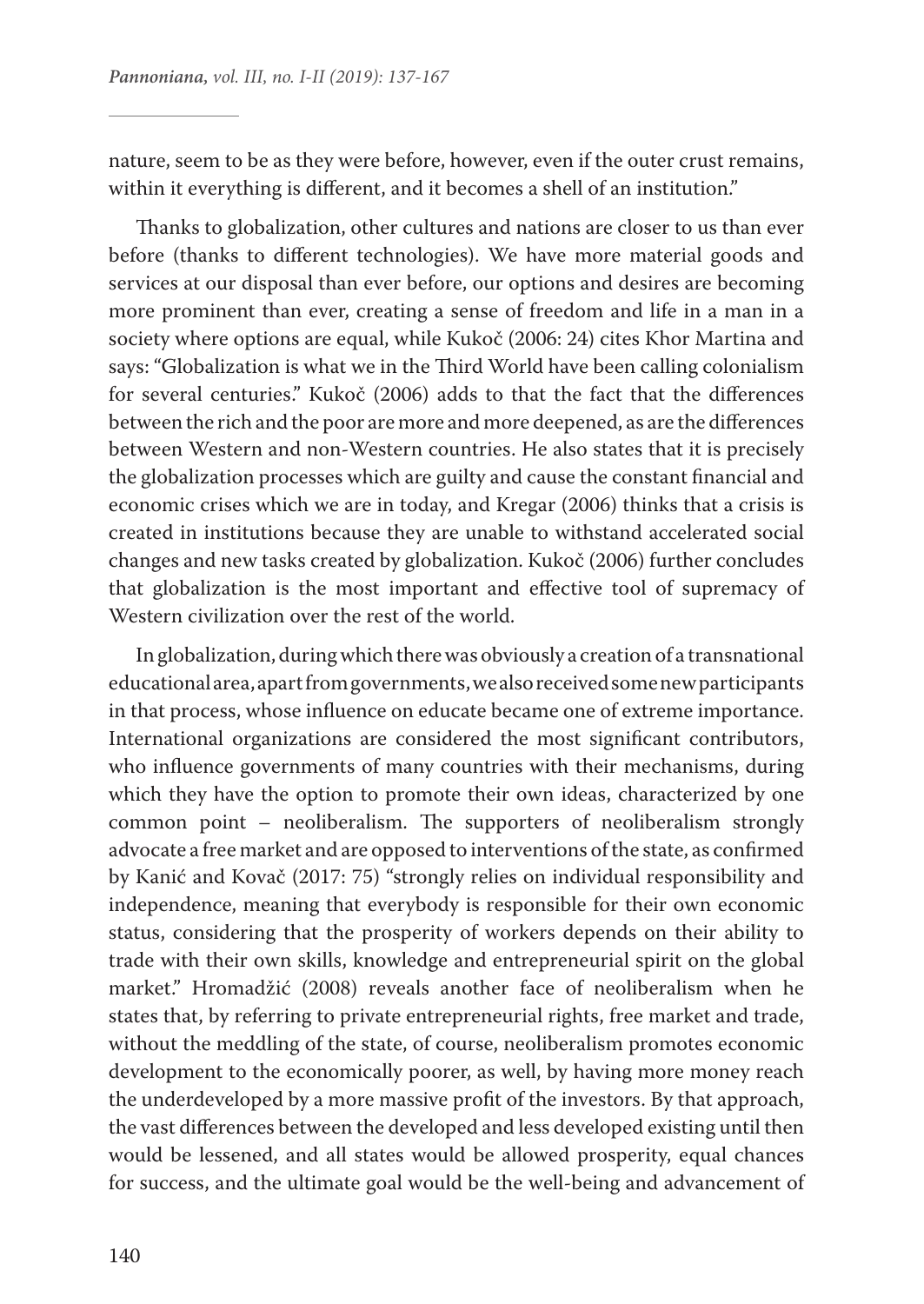the entire society. Hromadžić (2008:44) concludes why neoliberalism is found under strike by many critiques: "However, today, when the main characteristics of 'neoliberal fundamentalism' have already been clearly outlined (the insatiable desire for profit, uncontrolled desires for ever greater and higher consumption, a drop in the meaning of values, solidarity…) and when it has become apparent that neoliberal recipes for economic growth rarely ever succeed in practice, and already the visible consequences of neoliberal politics are shown (falseness of theses that uninterrupted enrichment of individuals brings benefits to the entire community, catastrophic consequences that the reduction of the state's influence is having on education, healthcare, and social security, the disappearance of social solidarity as a consequence of a competitive spirit of radical individualism, the degradation of the environment, the fall of neoliberal politics in the countries of Southern America …)". Neoliberalism is a controversial notion that is accessed from two extremities – either it is exclusively bad or good. Given that this paper deals in education, we will not further delve into the discussion surrounding the philosophy of neoliberalism as such, just its influence on education.

The appearance of neoliberalism in the 1970s resulted in the presence of market solutions with an accent on efficiency, competition, and freedom of choice, which, thanks to globalization, permanently planted roots into the educational systems of almost all countries. The fact that the presence of neoliberalism intrigued many authors into researching its effects and appearances in education also speaks to the effect of its ideology on educational politics.

Neoliberalism, just like globalization, has a strong influence on education and the educational politics of a particular country. The most important outcomes of neoliberalism in education are apparent in raising the efficiency of educational systems and redefining the role of the state in education. As was mentioned earlier, according to neoliberalism, the state should have no role when education is in question. Alfred et al. (2007) claim that there are opportunities for everybody who is motivated and wants to work, and the elements necessary for a just economic independence assumes a competitive market, individual initiative, and a state that does not meddle in the market. According to some scientists, neoliberalism appeared precisely as an answer to the inefficiency of the state apparatus. Therefore, neoliberalism advocates the notion of efficiency. According to the interpretation of particular authors (Doherty, 2007; Allais, 2012; Davidson-Harden and Majhanovich, 2004) the key aim of neoliberal reforms in education is to reshape the educational process so that it adapts to the needs of the market and, through the increase of competitiveness, contributed to the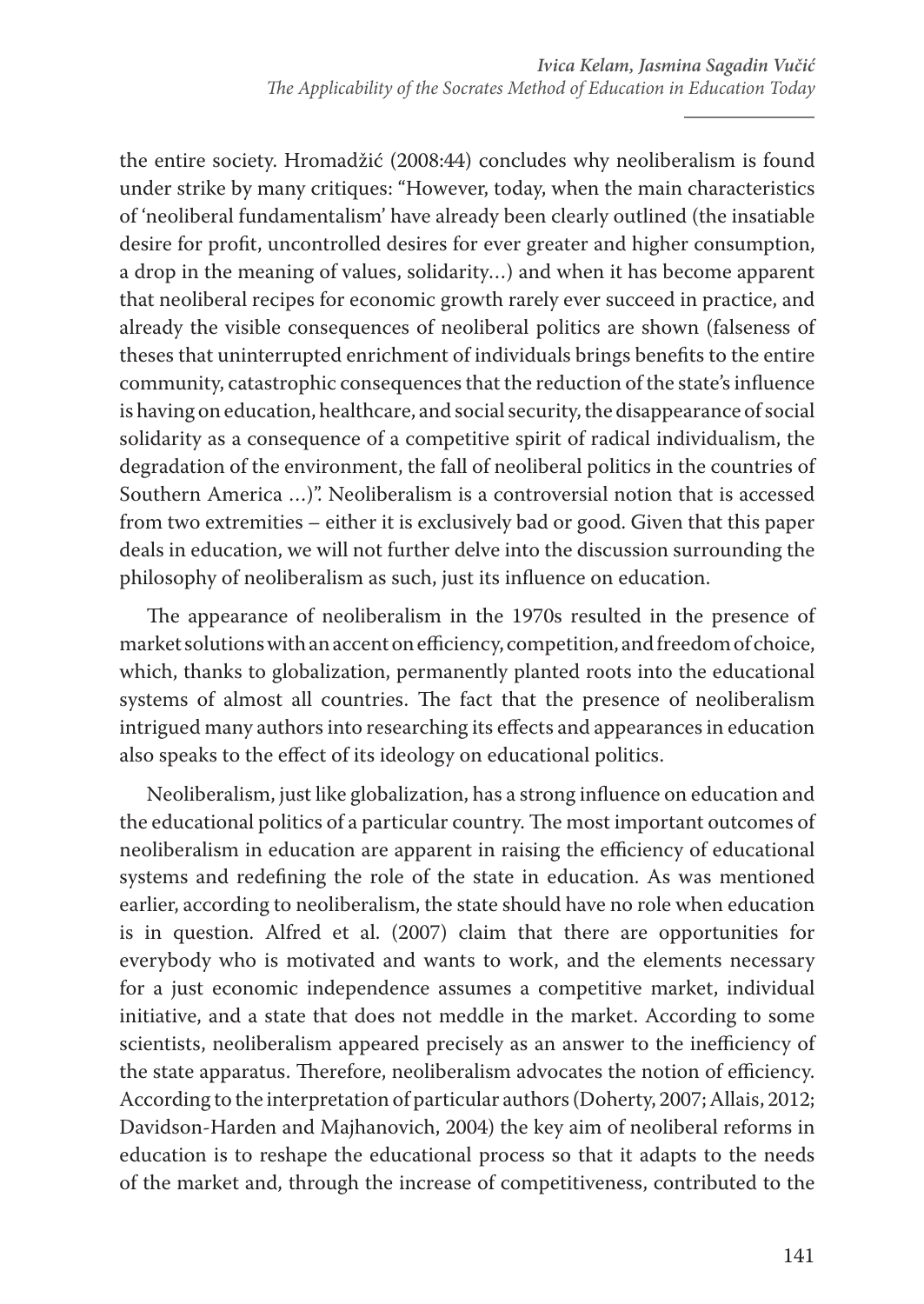economic growth. It is entirely logical that the reforms which will follow will relate to the achievement of efficiency and successfulness of education, and the role of a national curriculum will bring forth a standardization in education. The standardization enables the enforcement of national testing, which we use to measure the efficiency, so ranking lists have also been introduced. It is precisely on the example of the ranking lists that we can see what the value of knowledge itself is in an educational system. Namely, ranking lists have become an inescapable source of information on the value of schools on the market and their position in the eyes of the users, and by way of that the market as well, depends on those ranking lists. The educational sector is not being led by cognition, scientific curiosity, and academic freedom anymore. Those have been replaced by efficiency and adapting. What value does knowledge have in and of itself in this kind of system, and if we are even talking about knowledge anymore will be analyzed in one of the following chapters.

Given that the goal of education is to contribute to the economic growth, we can say that the result itself and education itself is becoming a product, and such a product at that so that it should be produced, sold, and bought, managed by somebody, just like raw materials. According to Tolofari (2005), education is becoming a product on the market which should be as efficient as possible, the students are becoming buyers of services, and market mechanisms determine the supply and demand.

#### **Consumerism**

A phenomenon that appears as the result of the very functioning of neoliberalism, the foundation of which is a product or merchandise, is called consumerism. According to Čolić (2002), when we talk about consumerism or the "culture of consumers", we then talk about a culture in which the primary and central preoccupation is consumption. Stanić (2006: 4) states that the consumer society is a "society which rests on the consumption of material goods and services and, in recent years, experiences, which are becoming available to the majority of the population." What differentiates the consumer society from other types of society is mass production, which offers a maximum supply of services and goods on the market. Consumption today receives a label of trend which not only takes place in people's free time, but is becoming a mark of a lifestyle which is today seen as a measure of success in life. Despite many significant industrial changes, technological development, and extreme acceleration of the way of life, consumption has become the version of modern society.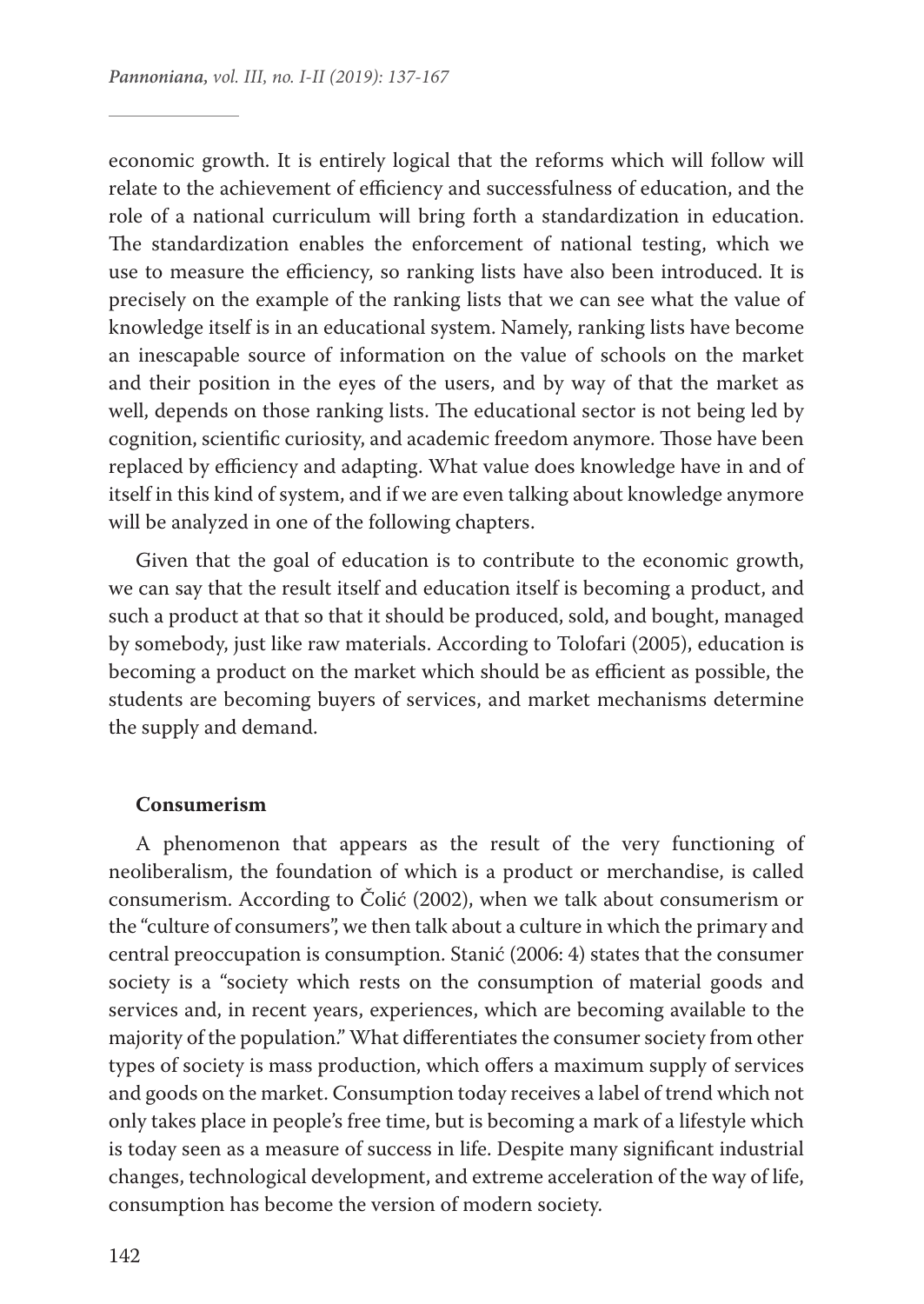In a short review of the history of consumerism, Hromadžić (2008) mentions Edward Bernays as the "father of modern PR" who did not believe in the fundamental idea of democracy and who considered consumerism as the perfect principle of how to give people the illusion of control over their own lives while the corporate elites are actually controlling society and development. Hromadžić goes on to state that Bernays himself, after the propaganda campaigns he did for the American president Woodrow Wilson, made it clear that manipulating people, i.e., the public, is a necessary path to democracy. From then on, the goal of consumerism ceases to be the satisfaction of biological and social needs, and there is a change from the culture dominated by needs into a culture where we highlight desires.

In the previous chapter, we stated that it is possible to call education a product or commodity. Therefore, a question of whether the educational service can be sold on the market by forming a price based on supply and demand is asked. There are no obstacles to this. In this context, education is just like every other service with a price on the market. When speaking of education, we cannot say that there is a lack of demand. However, there are numerous questions here which come one after another, such as the morality of selling such a service, then whether the market is an adequate regulatory apparatus of determining the price of education, all the way to the question of which categories should even be deemed necessary when we declare education as merchandise – moral or interest? Zlatar Violić (2009: 208) claims that "the process of complete commodification of knowledge should be specially highlighted which, in the name of cost-effective and techno-purposeful market knowledge, underestimates and rejects social and humanist research, social and humanist education." Therefore, not only does the market dictate the demands, it also marginalizes the positioning of socialhumanities faculties. It is actually about the fact that some other trades, i.e., knowledge themselves, are somewhat successfully adaptable to the demands set by the labor market.

In such an especially economic surrounding, education is adapted with external determinations, not internal ones, which was the case in the Antique or humanist ideal of education. Therefore, the fact that it is precisely the faculties of philosophy, the places where the knowledge which cannot be used for market purposes or be profited on is taught and is therefore deemed worthless, that are the sites of protests with slogans saying knowledge is not merchandise. It is important to mention that interests and the general understanding of the ones included in the decision-making process are of great importance, as well as the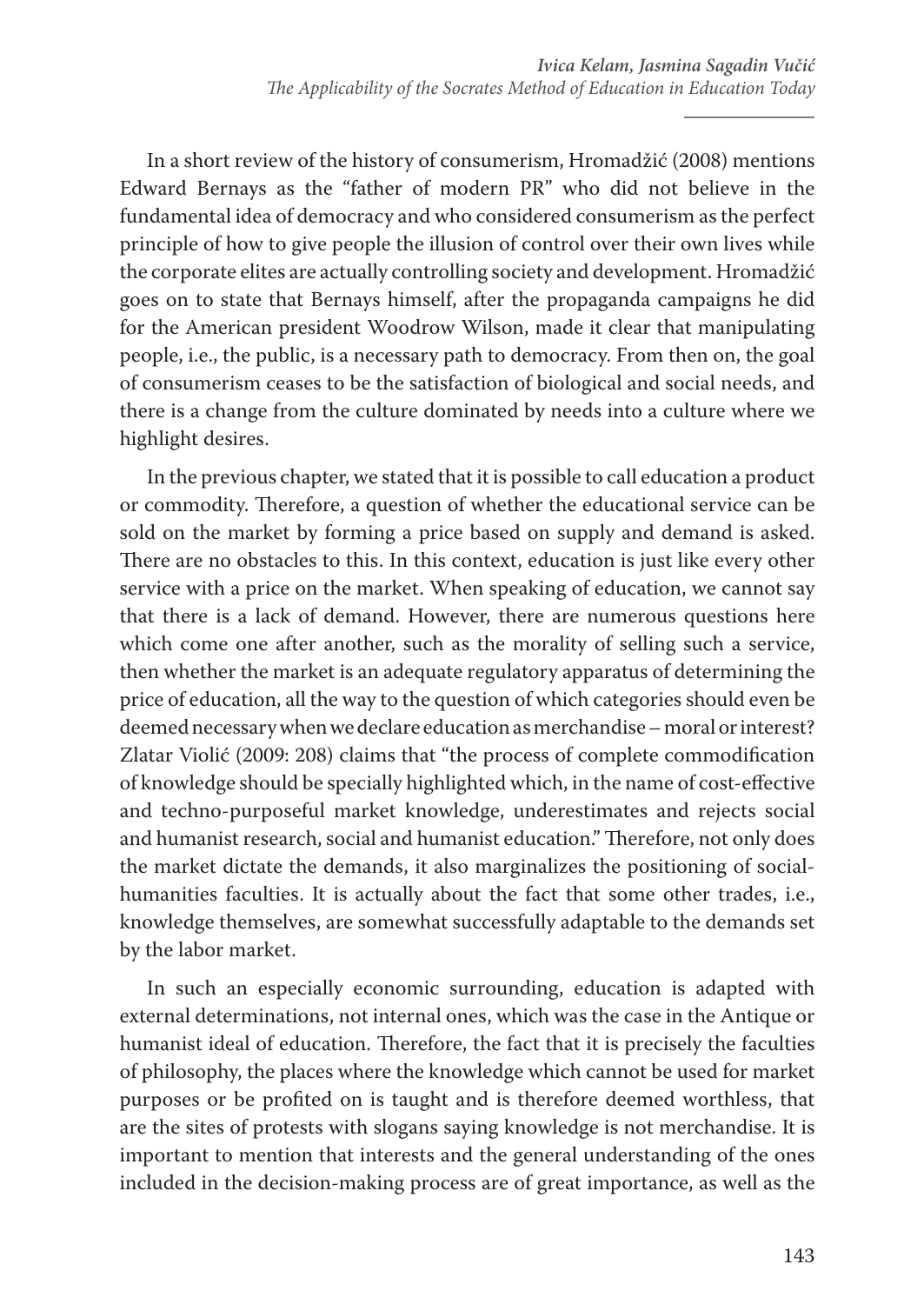amount of power they wield. When man is focused on performing those tasks which are set upon him by economy with the promise of the realization of a good life, he becomes a satisfied slave. Hromdžić (2008: 7) reached this conclusion by saying that we are dealing with: "actual dimensions of the consumer culture, contemporary consumerism, its characteristics, dimensions and rituals which seem to be one of the key and moving levers of the global, neoliberal capitalist system of today." The constant economic insecurity, which is characteristic of neoliberalism, has a significant influence on people.

Consumerism has deep roots in modern society, but it is evident that, with the period of neoliberal market ideology, consumerism became an economic and socio-cultural dominant. This consumerist climate, with all its consequences, has also been implemented at the institution of the university and its users, i.e., consumers.

### **Industrialization of the university**

The need to adapt to the economy of knowledge, the using of knowledge in commercial purposes, the development of competitiveness and efficiency, also appeared in places that were traditionally intended to teaching knowledge, research, and academic freedom – universities. The universities have not been spared by the global changes which are grasping developed countries, but also the ones in transition, such as Croatia. The traditional mission of the university was replaced by entrepreneurial thinking for the benefit of economic growth.

The precursor to universities we know today are the Antique schools dealing with scientific research. The first university, in today's sense of the word, is considered to be the University of Bologna, founded in 1088. The universities of the Middle-Ages focused their work on strengthening the intellectual sphere of life and developing the critical attitudes towards the community. Wilhelm von Humboldt had a significant role in the development of universities, and many authors and scientists still speak of the great importance of the humanist ideal of education. Humboldt proclaimed an emancipated and educated, therefore free individual with the knowledge focused on the traditions of the great cultures. Etzkowitz (2008) describes the transformation of the universities through two revolutions. The first one is the revolution, which began in Germany in the mid-19<sup>th</sup> century in which universities cease to be simply teachers of the existing knowledge, but instead, they begin to produce new knowledge. They become research universities. The second revolution is tied to the appearance of the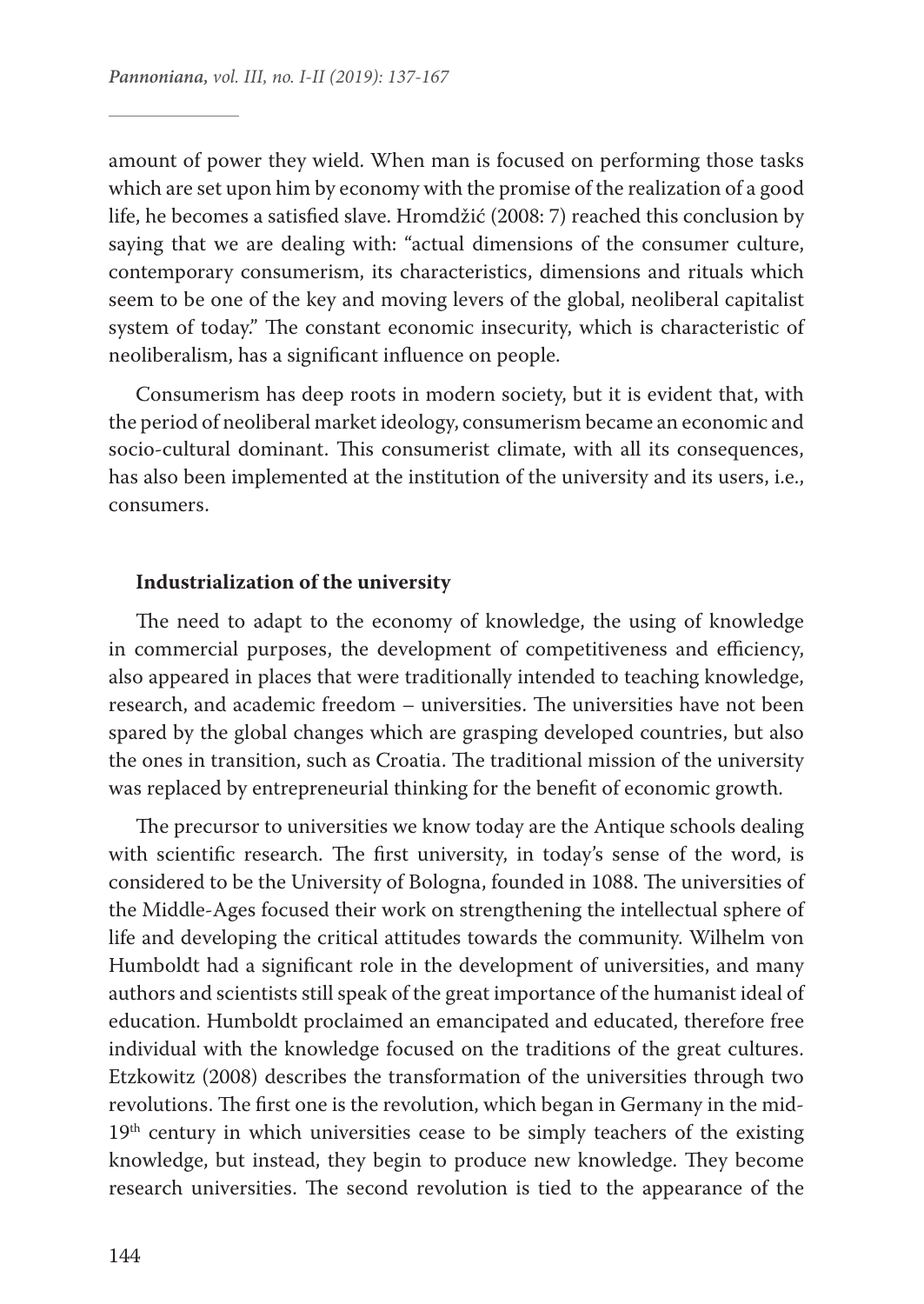entrepreneurial university according to which the universities should be included in the economic growth and responsibly think about the means of financing their research and budget in general, the roots of which reach before World War II. The work of the university under the state becomes questionable, and they are forced to take care of financing. As we mentioned earlier, neoliberalism advocates the absence of state intervention.

Traditionally, with the role of teaching and later on research as well, the universities today are adopting a new role, which is contributing to the economy. The commercial component which the universities of today have in producing knowledge challenges the reaction of the academic community with a message of harmfulness for the autonomous and free development of science, and, according to Carroll and Beaton (2000), this is all part of a more massive complex of neoliberal hegemony. Carroll and Beaton and the other authors who are a kind of adversaries to the concept of an entrepreneurial university think that searching for truth and knowledge is a worthier calling than searching for material wealth and that, this way, they betray traditional academic values purely for profit.

As we might have noticed until now, the term "entrepreneurial university" is being used more and more, and it is becoming a synonym for a new standard of higher education institutions based on entrepreneurship. According to Ahmed et al. (2016), the universities today are demanded to take the role of transferring knowledge and commercial activity in order to achieve income, but bringing entrepreneurship closer to students and academics is also expected at the same time. It is expected that the workers of the university themselves successfully handle entrepreneurial skills and knowledge and that they integrate them in education and assist the development of entrepreneurship at their universities. It is considered that this way, the problems of the employability of young people, creating income at the university, and the entire economic growth will be solved.

# **The Bologna Declaration**

Given that the developed, but also innovation-wise less developed, countries are exposed to globalization, the Croatian universities are also forced to change, i.e., to modernize. As was the case at the European universities, so it is at ours. Apart from a significant orientation towards the labor market, one of the conditions of their modernization is precisely the enforcement of the Bologna process. The document which began the reorganization of the higher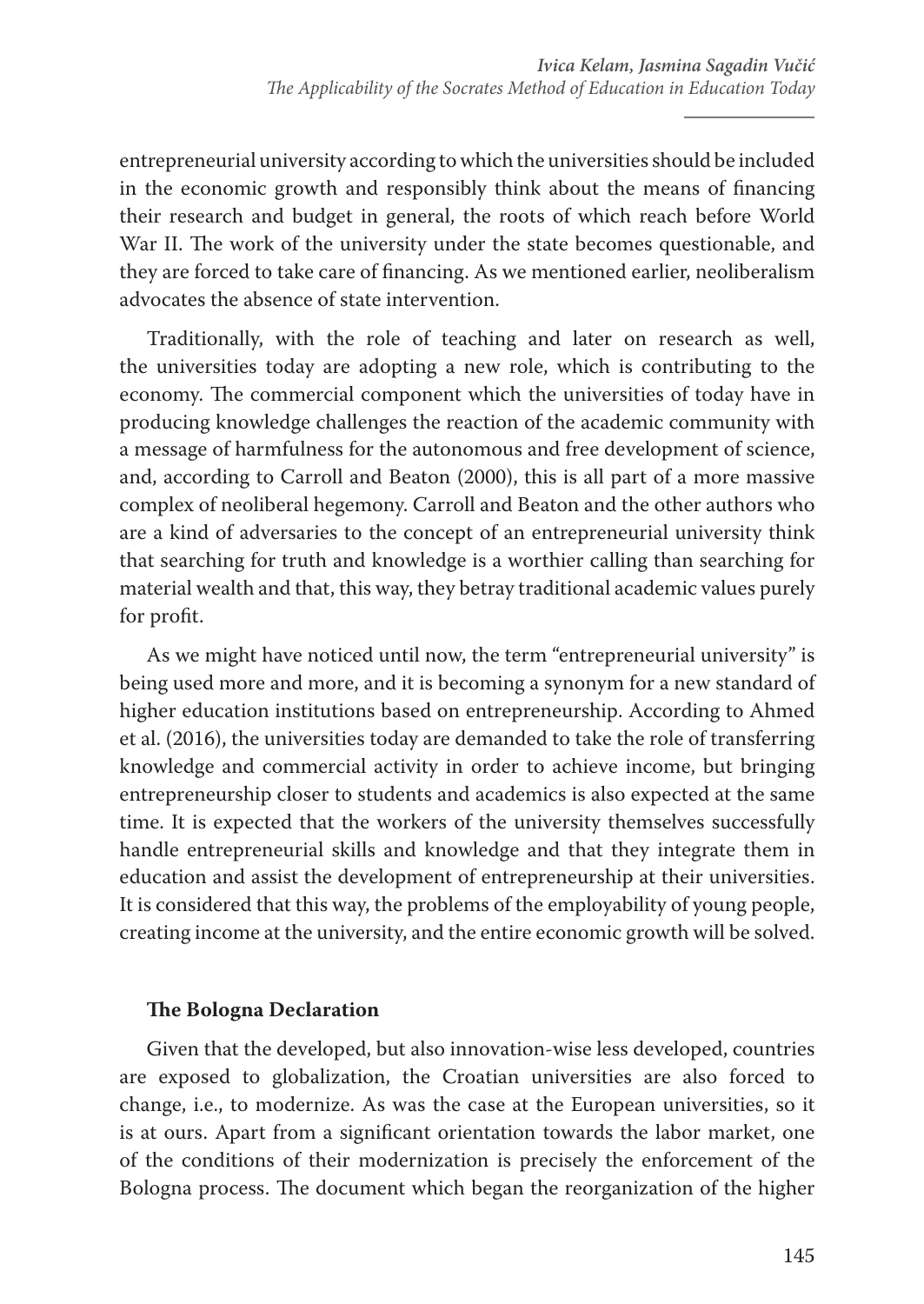education system is the Sorbonne Declaration from 1998, which was signed by the ministers of Germany, Italy, France, and the United Kingdom. After that, a joint declaration of European ministers of education ensued under the title European Higher Education Area, commonly known today as the Bologna Declaration. The Republic of Croatia signed it in 2001 and, by doing so, took on the commitment to adapt to its principles and demands, whereby the core of this reform is stated to be the students and their educational needs.

By signing the Bologna declaration, we accepted a unique system of the studying cycle, i.e., undergraduate, graduate, and post-graduate studying. The problem which this system attempted to resolve was the mitigation of the toolong studying time until then and the increase in the number of students who completed their education. Given that the efficiency criteria possessed the universities, the aim is to enable a young man as soon as possible and send him to the labor market, making universities look like vocational schools. The thing that is begrudged to such short-term studies is the absence of their scientific character. According to Liessmann (2008: 92), only the magister programs offer a form of a scientific nature, which should be the marking of a university. For students wanting science and education, the studies will still be more extended, but also more expensive. The next principle is the promotion of mobility and removing the obstacles of free movement of students and professors. According to Liessmann (2008), not even this justification is what it seems at first because only 10% of students of a study year use the mobility program, and it is not to be expected that the number will increase due to economic reasons. The European Credit Transfer System or ECTS for short is another one in a series of adjustments to the Bologna system, which measures the load on students for mastering a class. According to Liessmann (2008), study places are no longer measured by classes, but by the results, the students must accomplish. Liessmann (2008: 94) also has an opinion on the unique all-European dimension of higher education: "Now what we need to accomplish, considering the European study plans, is for the names of classes and modules to sound the same everywhere, to later have classes in English everywhere, after which you lay hope into the normative power of those guidelines; in that way, European higher education is united in a way which permits truly studying the same everywhere, so we can just as easily stay home."

What Liessman suggests excellently in *Theory of Miseducation* (2008: 75-88) in the chapter *How much does knowledge weigh* is what is truly the idea of today's education at universities marked by parameters of planning, standardization,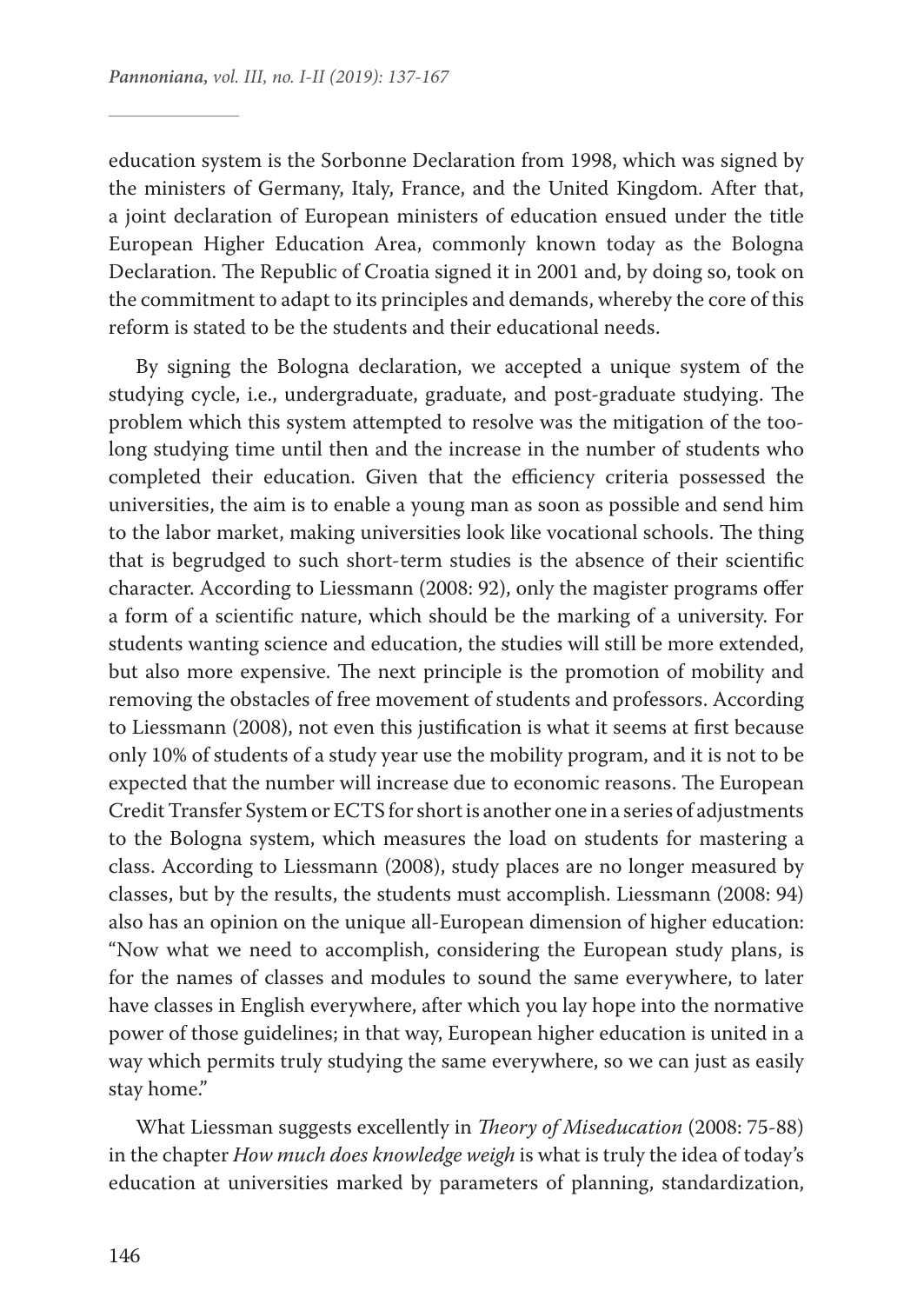control and networking on the example of Immanuel Kant. Namely, in the scientific world of today, he would not stand much of a chance. He barely left his hometown. In ten years of working, during the time he performed the duties of Dean at the Faculty of Philosophy, he published nothing but two articles. Today, when there is more and more accent being placed on competences, outcomes, and achievements, this way of working would not be acceptable. However, it is not that Kant did not do anything during that time. That is when his most famous work was created, the *Critique of Pure Reason,* in his mind. In a world that highlights efficiency, results, constant readiness for mental labor, demanding original solutions in a continuous process presents a significant burden to those faced with such a way of working. Time is precisely the key ingredient in finding specific solutions and shaping thoughts, which is no longer possible in an age where there is less and less time for thinking. An individual is no longer a free person, but rather a part of a more extensive system which functions by fulfilling tasks under given deadlines.

Changes which occur with the application of the Bologna process are becoming an area of interest not only for academic, but also social and political communities. One of the main ones is the focus on the outcome of learning, as opposed to the focus on the content and aim of education we had previously. Particular accent is being put on competences which need to be developed in order to respond to the demands of the contemporary market successfully.

# **"Dehumanization"**

Universities have found themselves under pressure of having to change the way they work, their role, and the position they had until then. According to Kokić (2013), the concept of new universities takes an industrialized shape of action so that it uniforms tools, i.e., professors, production processes, that are methodology, and products, i.e., students. That way, universities are subjugated to the interests of economy, trade, and profit, not the acquiring of knowledge, freedom, and independence.

There is no more mention of the so-called freedom, personal and professional development. Education, which was guided by the ideals of Antiquity and humanities attempted to develop the body, spirit, soul, which would, in turn, contribute to the development of individuality to function successfully in its community. Today, the knowledge created at university must have visible effects, and the value of knowledge is estimated by the goals reached with it. We can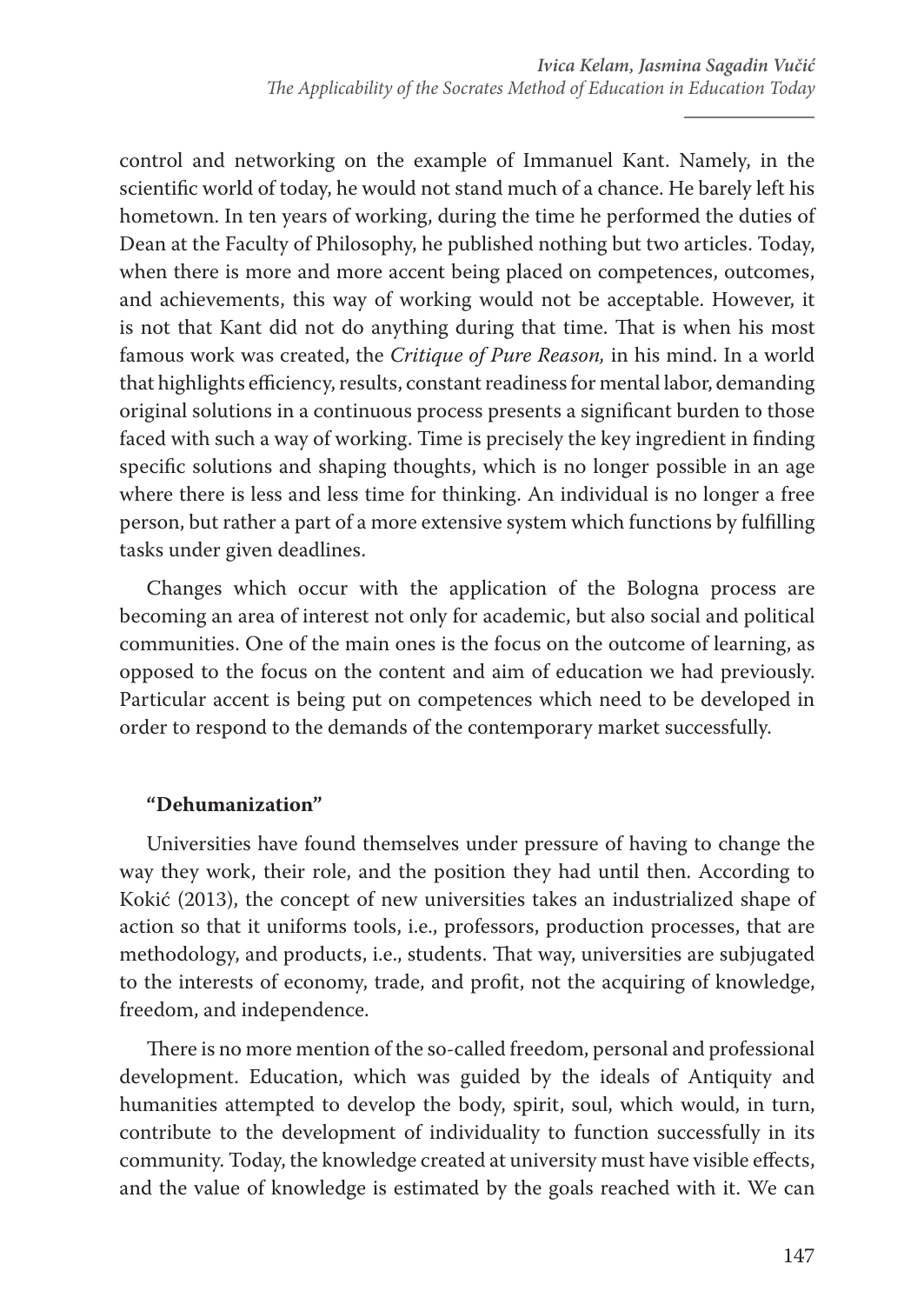state that instrumentality of knowledge is at work here. According to Humboldt, neither the teacher nor the student are there for one another, but rather something bigger than themselves, for science. Today, it seems that both are there because of the interests of economy, the labor market. Students are becoming users who do not have to physically be present in class, because it can be done via Skype and similar methods of long-distance teaching, while in Antiquity, especially Socrates, taught directly, by touch. The personal relationship between student and teacher, as the underlying relationship in acquiring knowledge, is becoming unnecessary and redundant. The assumption that we are all the same and that it is possible to make us that way is also to blame. Namely, that is precisely what the universities are attempting to achieve with their approach, i.e., they are subjugating us to that same production process wherever we turn. Kokić (2013: 431) concludes: "From this perspective, one could claim that an industrialized university is a project with a mind to make man a means and that it does so, it degrades him to a biological foundation without morals, thus dehumanizing him."

## **"Knowledge society"**

The syntagma "knowledge society" is composed of content relating to knowledge, information, education, learning, communication, etc. Liessmann attempted to answer the question of what kind of knowledge does the knowledge society requires and what it is precisely in his book *Theory of Miseducation*, published in 2008. He claims that, in such a society, nobody learns because of knowledge itself anymore, but exclusively because of learning. He thinks that knowledge is outdated quickly and loses value in the process. In the political rhetoric, the knowledge society is replaced with the information society, so he looks at the value of information in more detail. The information we are always in contact with have no connection with knowledge and cognition. He even goes so far as to consider the weather forecast the only relevant piece of information necessary for the future that we can hear in the media and claims that information has no connection to knowledge. What knowledge allows us is to take the vast multitude of information, the number of which increases with every day, and extract the ones with value. Therefore, in order to know something, understand it or conceive it, we first have to know something. Due to the immense overflow of information, the average man feels helpless and disorientated because it is hard to start somewhere, and even harder to finish. For that reason, Liesmann believes that every demand for knowledge has to lead to despair. The author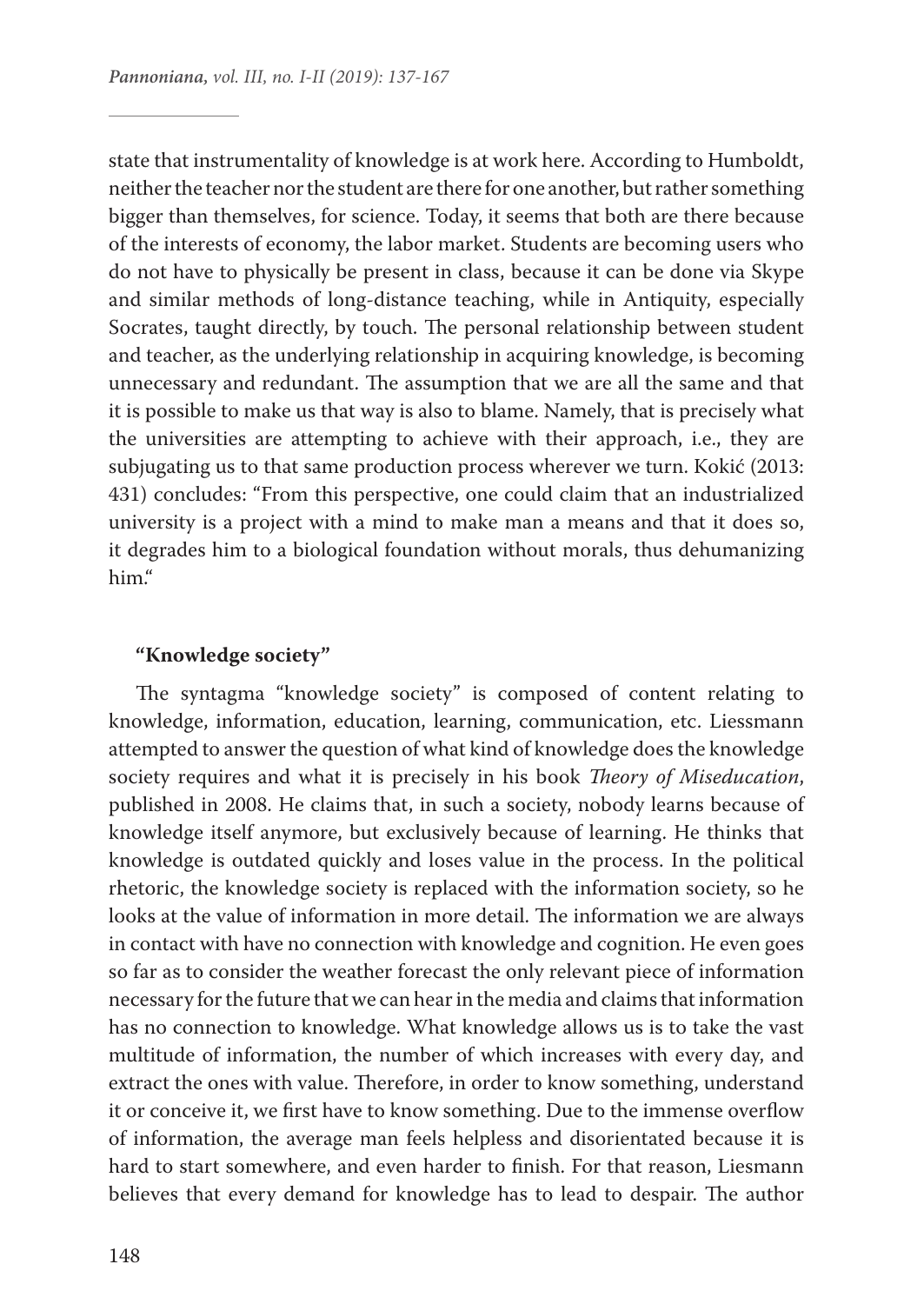concludes that someone who wields with many factual pieces of information does not know much, and we only talk about knowledge when you connect information so that they result in a meaningful and trustworthy relation to one another. Those who advocate the so-called knowledge society persuade us that knowledge should represent one of the most significant values of modern society. However, the author concludes that knowledge, as such, in a knowledge society represents no value at all.

## **Educated, half-educated, uneducated**

The paradox of today is the fact that the more you summon the value of knowledge, the quicker it loses its value. Education is reduced to mere training and is, thus, humiliated. When talking about three notions – educated, halfeducated, and uneducated – in his book, Liessmann calls upon two authors and their works of historical value. The real idea of education, according to Liessmann, was represented in Wilhelm von Humboldt who published his work *The Theory of Man's Education* in 1793. The essence of Humboldt's idea is knowing the world and good disposition with nature, and the condition of this is self-cognition and freedom. Real humanist education had its most exceptional role-model in the Greek ideal, which was reflected in the grammar schools of the day which were focused on the languages and culture of Antiquity. Also, the fundamental idea was studying on examples. The ideal of Antiquity went from a developed individuality and dealing with the content which did not obey the dictation of current usability. After that period, only a slow degradation of that idea of education will follow, and Humboldt's ideas will be marginalized as overly complex and demanding, only favoring knowledge based on facts. The civilhumanities notion of education was expressed in special care for literature, music and visual art, philosophy and works of Antiquity. Nietzsche will conclude that the so-called "educated citizenry", due to its economic weakness, fixated on the idea of the spiritual education of the elite, which is talked about in Rupčić (2015: 103): "Namely, by compensating the lack of economic wealth and political power with the possession of education and the force to dispose with educational goods, which was clearly seen and bitingly and cynically laughed at by Nietzsche, that layer began to believe and see itself as someone who is better and more sublime to others and transform itself into its own caricature." An opposition to these understandings of education is the standpoint of today that all subjects without a direct relationship with practice should be avoided. It can be said that education today is a sort of utopia of a provincial fantasizing that he is being emancipated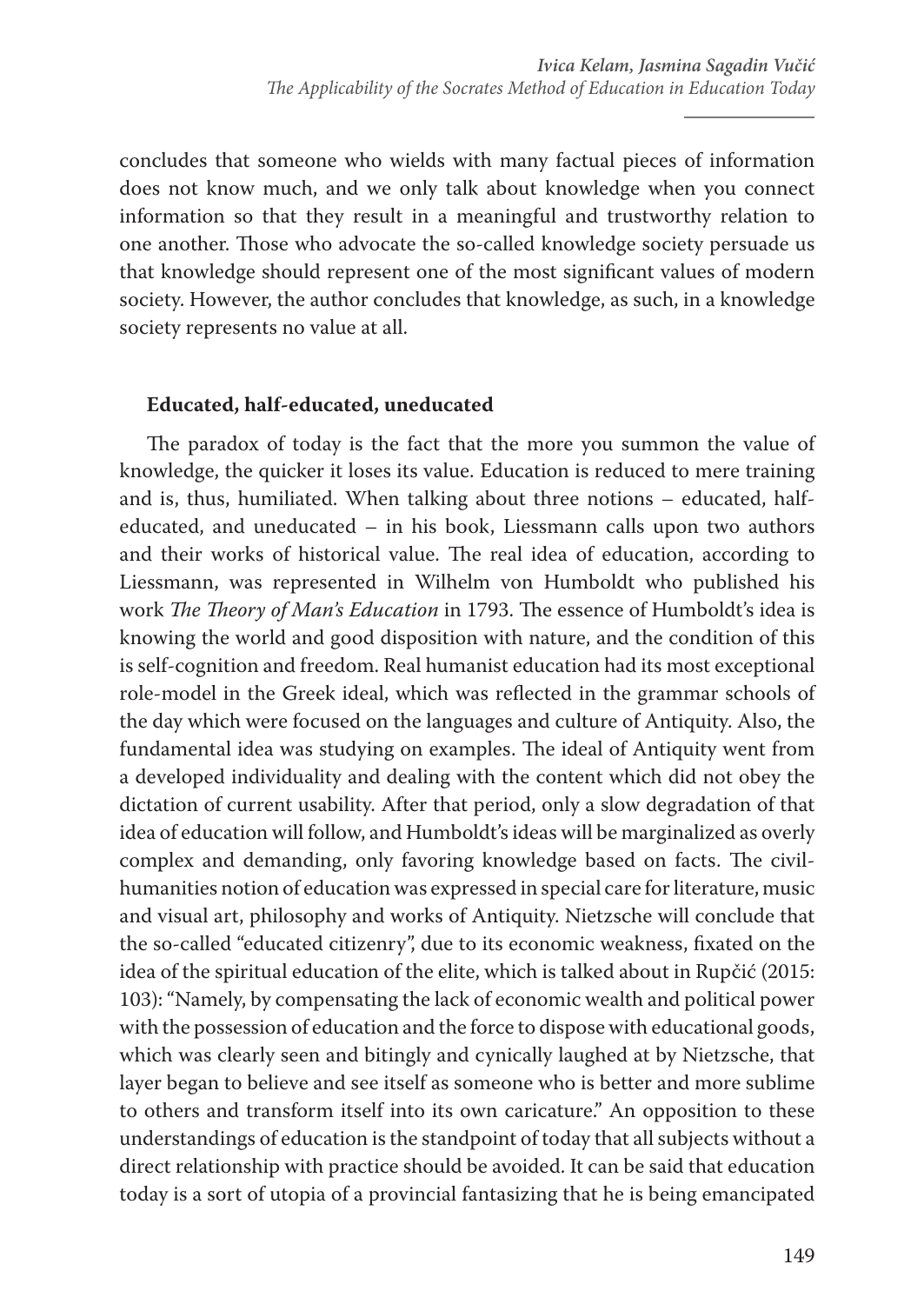from the lower layers with education. Education is understood as the hope of the working class (Liessmann, 2008: 43) which should prevent unemployment and enable the overcoming of the challenges of the future. However, Liessmann states that things are not going on that way and that there have never been as many lies said as there have been in educational politics. That is how education becomes a stimulus and a means to appease and a permanent promise for better days. However, education is no guarantee for the functioning of economies focused on efficiency today. Liessmann, namely, does not prefer educational reformers and claims that reformers always strive to abolish the traditional ideas of education and they want capable clones who will function flawlessly. Furthermore, he claims that the real weaknesses of the educational system began in the 1960s. This is where a state he calls half-education appears, and he connects it to the work of Theodor W. Adorno under the title Theory of Half-Education (Theorie der Halbbildung), published in 1959. Adorno thought that leisure is needed for a humanist education and that, if there is not one, education is reduced to half-education. This is precisely what happened, education because "socialized half-education" (Liessmann, 2008: 58), which transformed into a mix of cultural institutions and the institutionalization of education began. It will all be to adapt the youth, and the corruption of education with medialization will ensue, and the contents of classical education will deteriorate. In the end, there is the clarification of the notion, i.e., state of uneducated. For Liessmann, it is not an individual failing, nor a failed educational policy, but what is inevitable because it will be a necessary consequence of the capitalization of the spirit. What is more, the idea of education will disappear. While there were battles led against the uneducated state before, the very process of being uneducated will go on at the centers of education. "To not think with your own head seems to be the program of teaching today." (Liessmann, 2008: 61) Liessmann also wishes to avoid the wrong understanding of the notion of uneducated, so he claims that it is no intellectual deficit or a lack of information but a straightforward disavowal of the desire to understand something at all.

### **Lifelong learning**

Given that the labor market is constantly changing, it also requires lifelong learning, i.e. people who are ready to take responsibility for their progress and invest their time in a constant learning process. It is precisely that kind of a concept which ties in the aims of an economic nature, like employability or greater competitiveness on the labor market. Today's knowledge society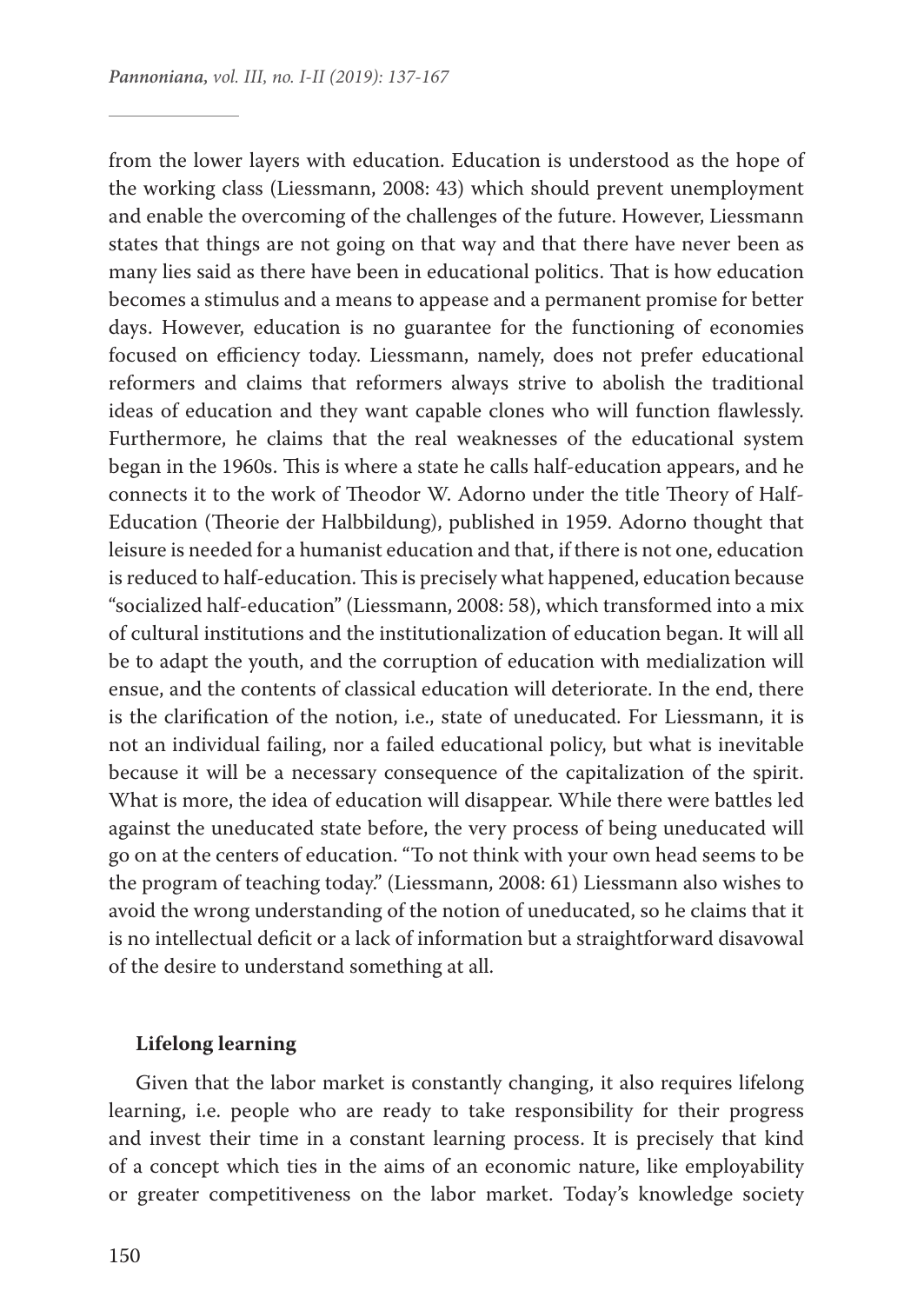highlights the need for lifelong learning so much that one could think that previous societies neither cared about learning so much nor did lifelong learning ever cross their minds. Even back in Antiquity, there was no single period in life intended for learning. What is more, according to Liessmann (2008), the ancient notion *sophia* is the result of the acquired knowledge, abilities, insights, and experiences which could only show its full glory after a long life, united in a true unity. Lifelong learning, therefore, is not an unknown for the societies before the knowledge society, but this society highlights it especially. However, this aim that the Greeks worshipped in Antiquity is far away from the aim of lifelong learning today. Today, there is no talk about learning, which is not subjugated to immediate usability. Moreover, in the case of failure of such learning, you can always place the blame on man himself – as much as you learn, it is not enough, as many skills as you acquire, not enough. We can go on like that forever. We are forced to be in line with fashion, with the current actual and desirable knowledge.

What the knowledge society likes to highlight and gain importance by doing so is the ideology of lifelong learning, which binds us to be in line with the current needs of the labor market. According to Liessman (2008), it is a tool using which you can, at any time, demand an adapted service to the real and existing proprietary relations.

# **Labor society**

As we previously concluded, there is still inequality and an uneven division of wealth and life opportunities in human society, despite the neoliberal and global ideology proclaiming otherwise. The situation is similar when talking about knowledge and education. Čavrak (2013: 6) claims: "Political and economic elites in all phases of human society attempted to distribute knowledge and education very carefully considering their needs and goals of maintaining power." He goes on to discuss that the situation is like that today, claiming that education is organized exclusively according to the needs of the labor market. The STEM (Science, Technology, Engineering, Mathematics) revolution goes in support of this, and it will, according to the claims of its advocates, lead to an individual developing the skills necessary to succeed in the business world: communication, research, creativity, working in groups, solving problems, critical thinking.

Moreover, the advocates claim, the STEM revolution will enable children and all other the development of skills necessary in order to be equal participants of the 21<sup>st</sup>-century society. The knowledge needed to do that is precisely covered by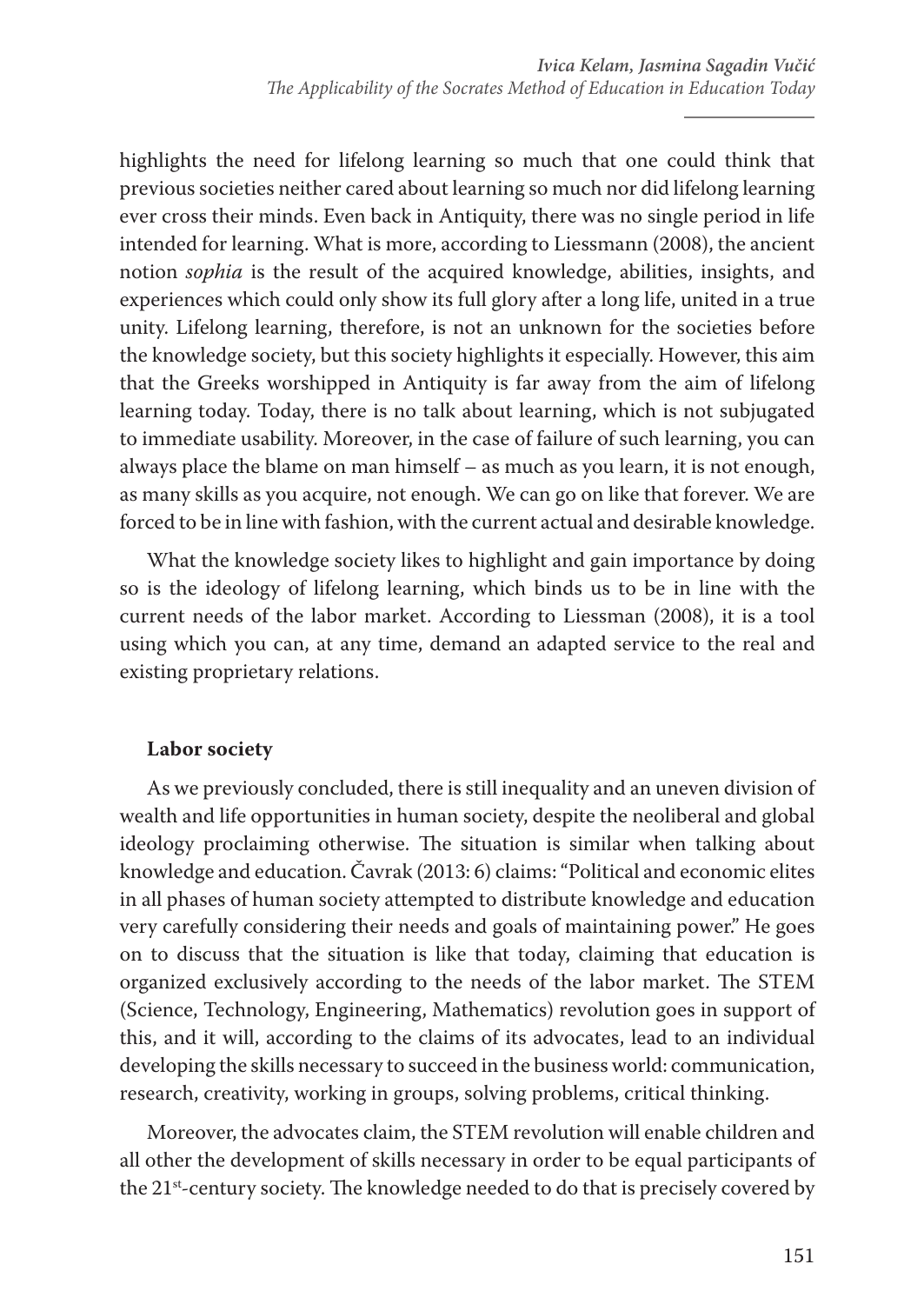STEM, and those are science, technology, engineering, and mathematics, with a spotlight on robotics (with the help of which programming skills are adopted). The STEM revolution is, according to its advocates, currently going on in Croatia, as well. It is possible to read astonishing pieces of information on it on internet portals – on its high popularity, enormous sums invested in it, the satisfaction of its participants, and also the satisfied parents who ensured a successful business future and life for their children (Gaščić, 2018.). The whole story also highlights the altruistic originators and financial investors who are selflessly investing precisely into the quality future of children (Boltižar, 2017). Ideal timing, we would say, because significant changes are going on in the educational system by way of reforms that are grasping the attention of the public, while public investment into education was never of consequence. The STEM revolution gives hope for a better future, the future of educated, employed intellectuals appreciated in their area. The author Chen spoke on the potential intentions of the originators of STEM with his text on the web portal www.jacobinmag. com. He works in the technology industry and speaks on the breakthrough of STEM as a person of expertise. He (Chen, 2018) claims that large companies like Google, Microsoft or Apple offer financially acceptable educations that have sleek slogans like: "To empower every student to achieve more" and similar. What worries is their potential strategy to create a future workforce. Not just any kind of workforce, a poorly paid one. Workforce is precisely one of the more significant and more essential expenses for large corporations, and, this way, they could ensure an army of uniformed workers who they taught how to work and do the job for them in the future. Great investors highlight that anybody can become a great entrepreneur or innovator, but in reality, very few achieve that goal. What about the others? Chen believes that, under the guise of education, the poor and undeveloped, women and minorities, this vast majority awaits a destiny of digitally educated and poorly paid workers lucky if they are even employed. If they have even less luck, they were serving the founders as an excuse to reduce the already low pay to existing workers.

Čavrak (2013: 6) concludes: "Therefore, the wide social layers are welcome in the system of education only if they accept that they are 'quality and productive workforce', a workforce which will be able and know how to 'accept new technologies', that wants (or needs to) accept the self-reproduction of its personal and social position." According to Šundalić (2012), the perspective of the development of society lies in the investment into education, while he believes education to be the most cost-effective investment in the economy. He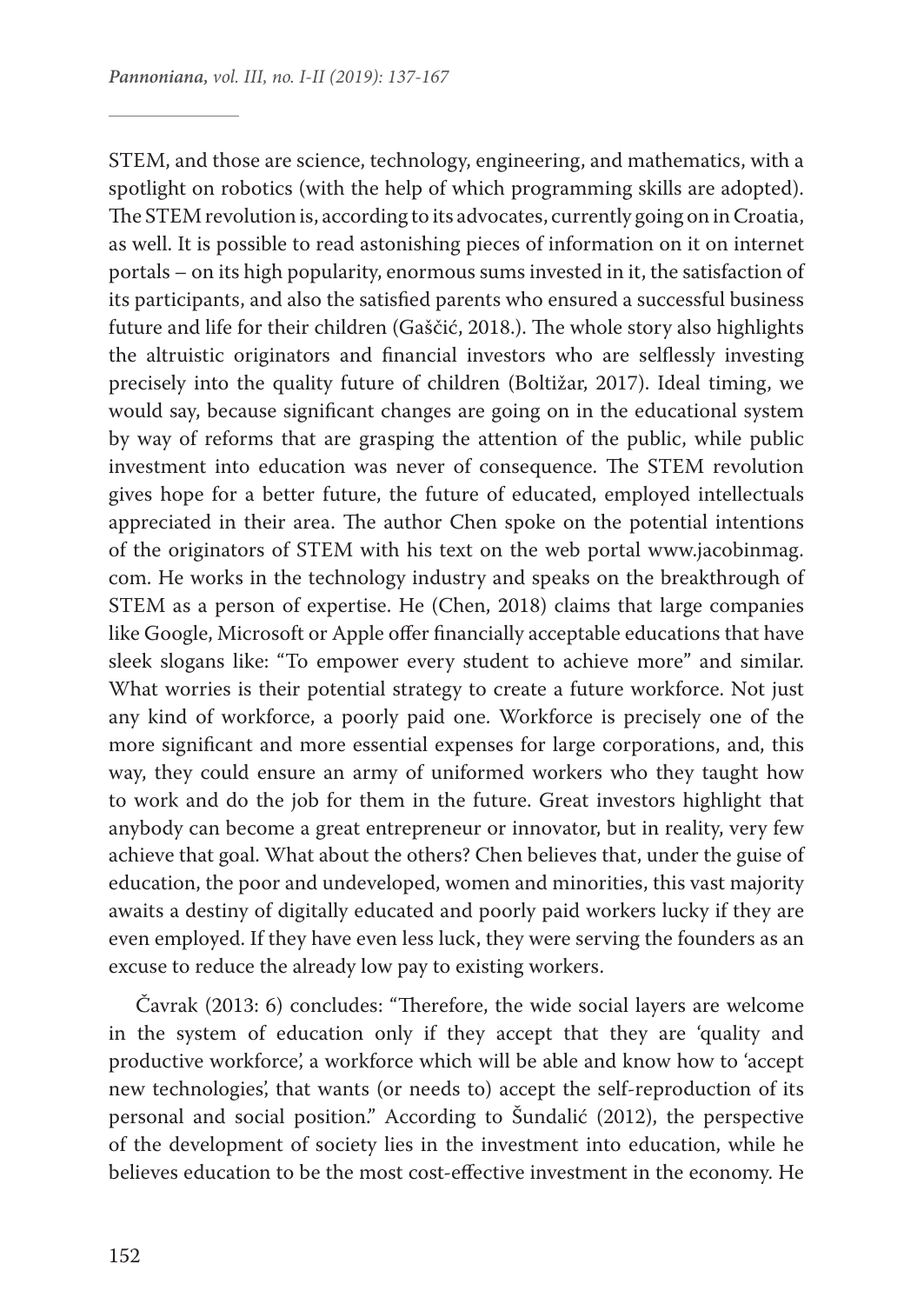calls education the "fuel" of the economy. This way, an expert becomes a worker, and the company becomes a sort of university. Is the growing value of knowledge of these areas enough to call our society a knowledge society?

That the STEM revolution will change our future, as can be read on internet portals or heard in the media, is entirely unquestionable. According to them, the priority of new education, leading us to a better future is the knowledge offered by STEM. The critics (Postnikov, 2019), on the other hand, highlight that it is a kind of illusion created around us with great pomp, while we wholly accept it with high expectation, i.e., it is a ruse of technological education with the only goal of creating an army of cheap workforce for itself.

# **Sophists**

We will deal with Socrates as an axis against everything said so far in the following chapters, primarily on the part concerning education. However, we cannot go around the sophists who had a significant influence on Socrates and who will significantly help us to understand Socrates and his philosophy. Therefore, in order to better understand Socrates, we will begin the second portion of the paper with a few of the most significant characteristics of sophists and then say something more on Socrates, his philosophy, and his method of dialectics.

The Greek words s*ophos* or s*ophia* are usually translated as wise or wisdom. According to that: "sophists write or teach because he has a special gift or knowledge to offer." (Guthrie, 2006:30). According to Polić (1993: 23), the sophists appear as an answer to the spiritual needs of the people who were no longer able to be satisfied by the traditional way of education. Therefore, they synchronized their education with the time they lived in and taught a skill they used to prove that there is a counter-argument to everything (Guthrie, 2006: 254). They did so in smaller groups or at public expositions. They were the first to see the importance of education for an individual, and the questions they asked have not ceased to be essential or the subject of discussion until this day. With that fact alone, they greatly influenced Socrates, and it is impossible to write about Socrates and not mention the sophists. Sophists are professional teachers who taught young men for money, but they also publicly spoke in order to demonstrate their oratory talent. They are, in a way, considered the founders of oratory skills, skills of persuasion, but also proving skills necessary for participation in the public and political life. Among the more famous sophists were Gorgias, Hippias, Critias,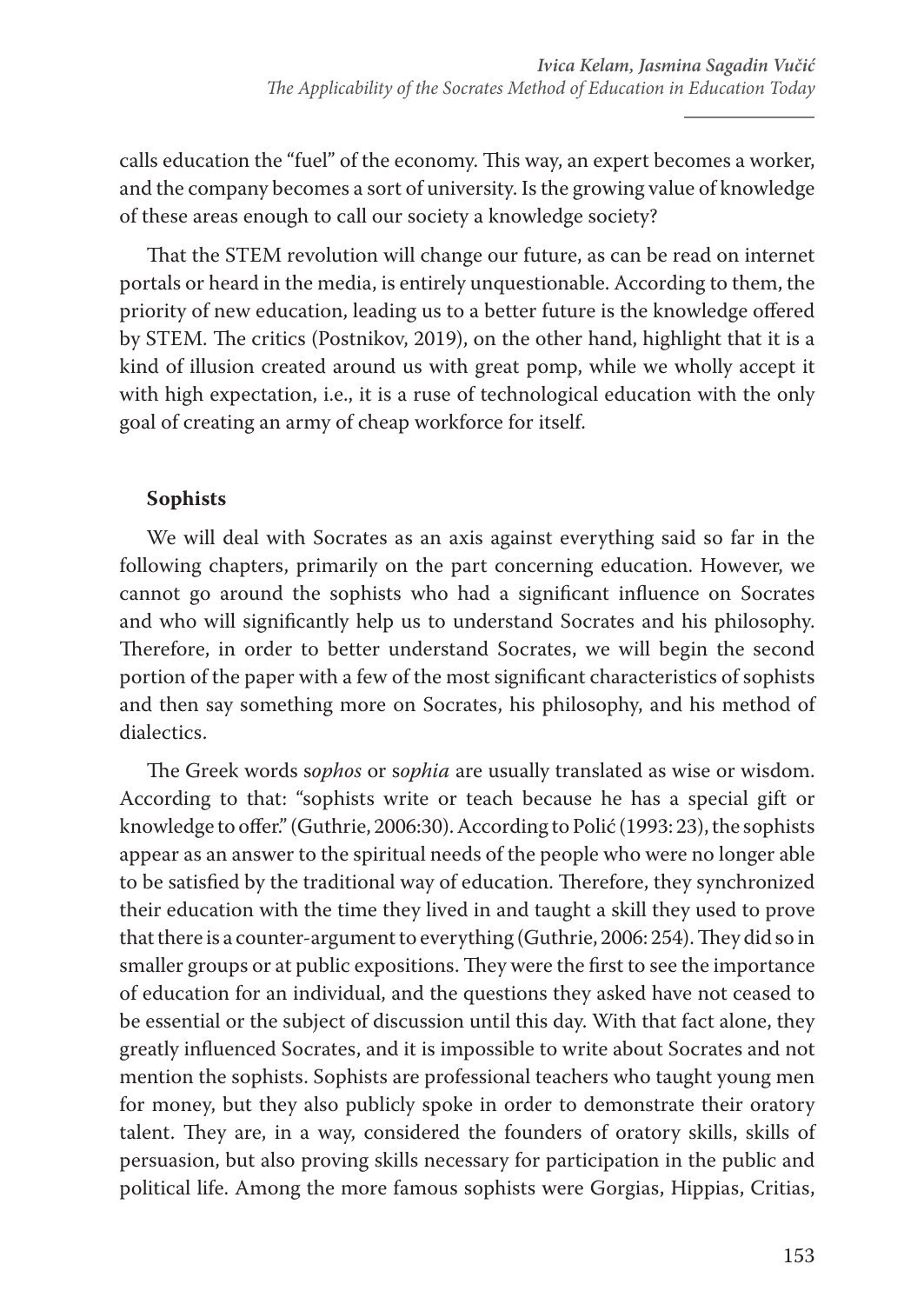Prodicus, Antiphon, and as the most distinguished among them is Protagoras, who profiled himself as the best and most famous among them (Polić, 1993: 24). The thing that enabled a successful political career in  $5<sup>th</sup>$  century B.C. Athens was precisely rhetoric, i.e., the art of oration, which marked the sophists so much. To be an effective orator meant having the means to achieve social reputation and power (Polić, 1993: 26). They won over a large number of their students that way, who listened to them speak on any topic and answer any question. The sole goal was to become a good speaker, and they used it for personal gain, for personal prestige and money, not for knowledge as such (Guthrie, 1993: 45). The interest of young men was great, as were the amounts of money that were needed for some of them. That was precisely one of the reasons why Socrates criticized them and became a fiery adversary of the sophists. Socrates believed that sophists deny themselves freedom that way because they only teach those who can pay them, sometimes exorbitant sums, while he was free to talk to whomever he wanted, while wisdom can and should be freely shared (Guthrie, 2006: 39). Polić (1993: 25) states Hegel's thought on the sophists that their charging for that service could not go without consequences because, by taking money for profit, they easily slid into manipulation. Competitiveness was another characteristic of the sophists. For Protagoras, every discussion is a verbal battle in which there is only one winner, which is the opposite of Socrates' help for one another in finding the truth. The sophists themselves were individualists among each other, adversaries competing for the favor of the public, and a higher number of potential students with that. Protagoras was well aware of that (Guthrie, 2006: 21): "Art of speaking cleverly, he said, is everything he taught and everything an ambitious young man is supposed to learn. That was the main art because a man with a sense of persuasion had all the other experts under himself."

Sophists, even though they initially considered themselves wise men who speak cleverly, ended up not being overly loved. By teaching only those skills and knowledge which could bring their students only fame and useful political functions, they themselves could not reach those functions and become such men (Guthrie, 2006: 39). What they promised others for money, they could not make happen for themselves, so they decided to use their talents to teach others. The fact that the goal and final result are not as ideal as the sophists stated, Socrates knew as well, and according to Guthrie (2006: 36) he compared the teaching of sophists to salesmen who feed the soul and mind and who praise their commodity without anyone knowing what the commodity is. However, the difference between the food and the teaching is that the teaching goes directly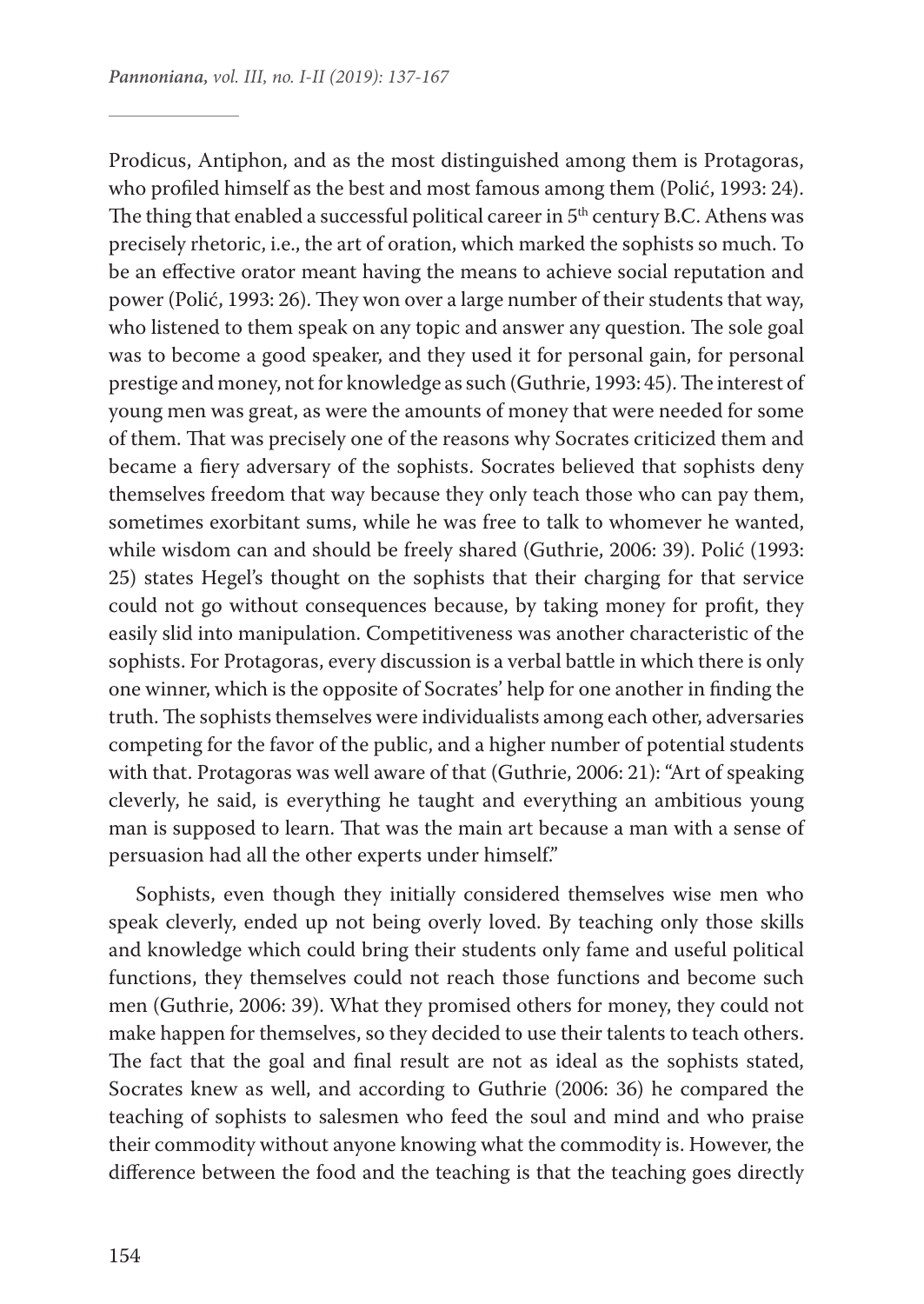into the mind, while we will keep the food in jars until we decide what we will eat and in what amount. A vast difference between Socrates and the sophists is that the sophists were truly superficial and intentional cheaters, while Socrates showed himself to be a true philosopher in love with wisdom. Their goal was not to teach the truth about man but ensure the young men's victory in all circumstances. The truth did not matter to them, only being right mattered, and they taught their students to be effective in pleasing their personal desires. Guthrie (2006: 10) concludes that: "the teaching of even the finest sophists, in the end, focuses only on reducing everything to individual priority and prejudice and divert philosophy from its path of finding the truth into a means to satisfy the needs of selfishness and vanity; and the only path out of that is Socrates', who aspired to use reason to regain deeper, more secure foundations for knowledge, as well as morality."

One thing is for sure, and that is that if it were not for the sophists and their philosophy, there would not be Socrates and his philosophy. What cannot be taken from them nor lessened is the fact that the sophists were the first professional teachers and educators who set the grounds and benefited the development of many areas such as rhetoric, grammar, logic, dialectics, and others. As was already said, rhetoric had a reputation as the central skill to be possessed in their time. Given that today's success is measured by achieving results in those trades demanded at the labor market, today's equivalent of rhetoric could be ascribed to marketing (Guthrie, 2006), which played an enormous role in our consumer society. Their role was tremendous, and it manifested in the preparation of young Athenians for the challenges of democracy in the form of developing skills that suited the needs of that time. It did not matter if those skills were used for purposefully deceiving your interlocutor. A real love of truth sets himself as the answer here - Socrates.

# **Socrates' life**

Twenty-five centuries separate us from Socrates' time, and his deliberations, thoughts, and methods do not age. His work has great importance for philosophy, even though he did not give it as much importance. The fact that he did not write down anything to leave for future generations, instead he lived his philosophy, speaks of the power of his influence. His teaching is known to us from the testimony of others, such as Aristotle, Xenophon, and the most valuable source of Socrates' life is undoubtedly his student Plato, who portrayed Socrates' life in the work *The Defence of Socrates*.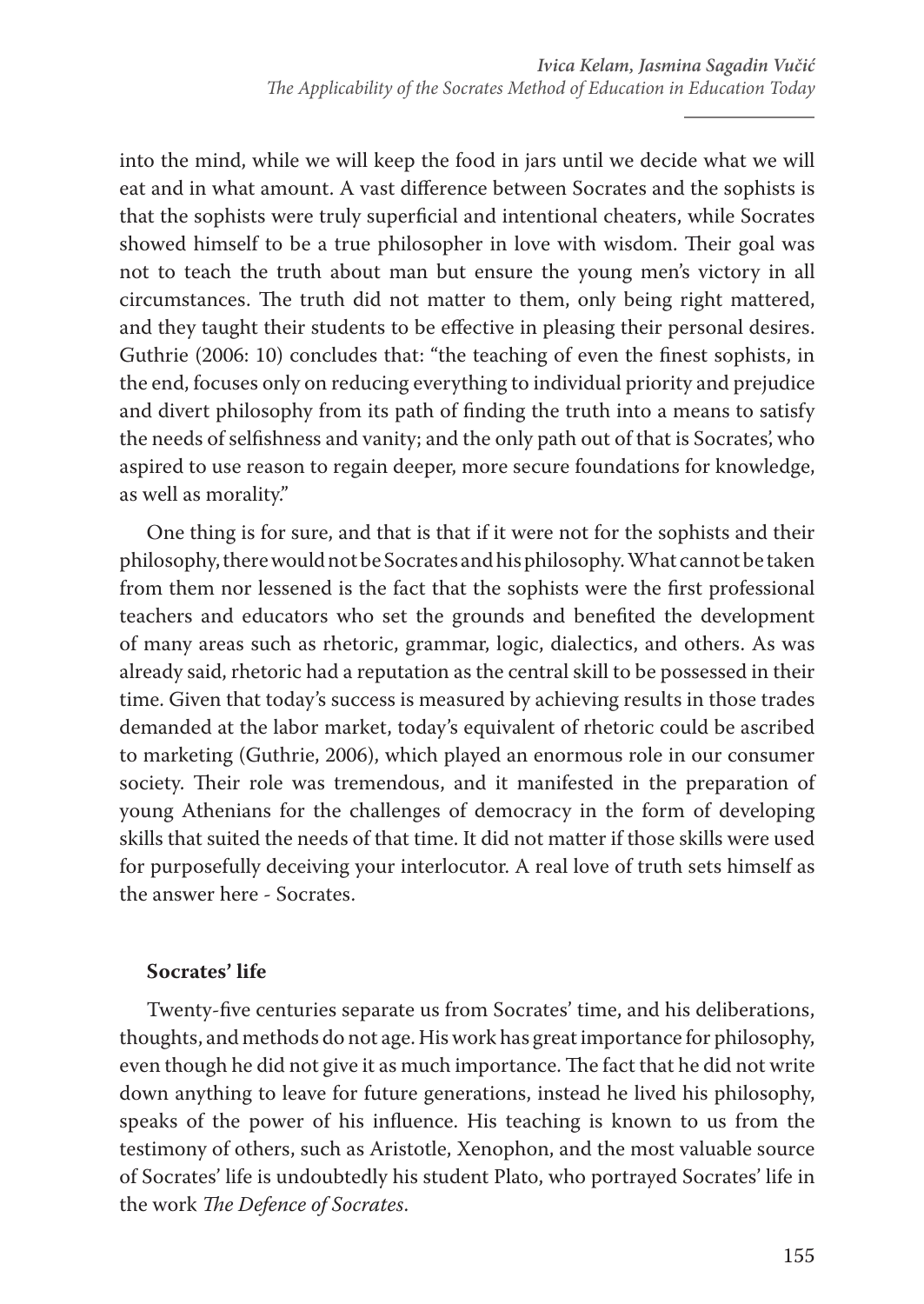Socrates' was a philosopher in Antiquity who lived and was active in a period from 469 – 399 B.C., an age which brought the city of Athens to the peak of Greek civilization. From a historical side, that was the period when the Persians, who fought the Persian Wars against Greece at the beginning of the 5<sup>th</sup> century, were beaten. However, wars took their toll, dozens of thousands of citizens paid with their lives, cities were depopulated, and numerous families were rooted out. Those were only some of the horrors which befell Greece. After setting up democracy, Greek cities came alive, they took control of the Mediterranean, slowly gaining and conquering the world. A new feeling of freedom appeared, along with the need to express.

Socrates' was born in a modest family. His mother was a midwife, and his father was a little known sculptor. Taking after his father, he learned the sculptor trade and, from his mother, whom he can thank for his love of life, he inherited the thought that all people are born equal and the very art of coming into the world (Guthrie, 2003: 362). Even though he never received money for his instructions, he practicing philosophy by asking people questions on the squares and streets of Athens, and he threw away the illusion of intellectualism as something above man, something that man cannot know and created a new way of thinking. He wanted to help people to start with an admission that they know nothing, that is that nobody knows anything, which he often said for himself as well, put in effort, always study and work on themselves and then get to know the real truth and that is a life worth living instead of one chained in material things. Socrates truly lived his words. In his forties, he released himself of the cares of the material world and dedicated to his truly preordained work – questioning others as an eternal pursuit for truth and wisdom in order for everybody to know the true path of living. Socrates' attempted to convince the old and the young not to worry so much about the body and money, but to take care of the soul. He compares himself with a gadfly by saying (Platon, 2000: 95): "Precisely – even though it may seem ridiculous – god placed me by the side of this city, like a great and noble horse, but that grew languid due to its side, so it requires a gadfly to prod it. So it seems that Gods sent me to this city as such a (gadfly) to, by shifting this way and that, awaken, encourage, stimulate, poke you, one by one, without stopping." With this statement, Socrates discovers that his calling actually has no end and that it will always be necessary to point to the need for finding true knowledge and wisdom. This is a lifelong pursuit, which was also his life mission, and, in the end, it cost him his life.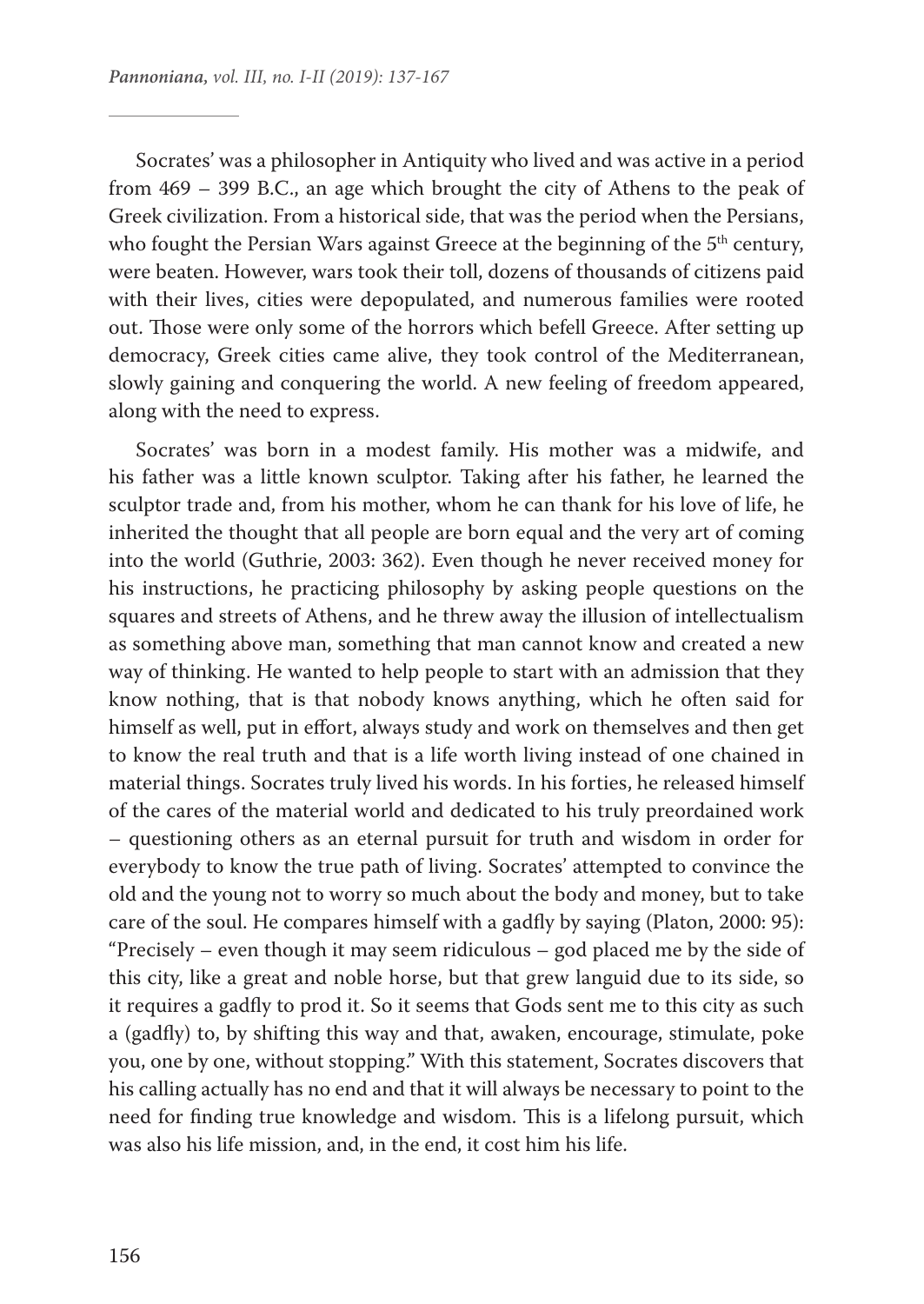Not everybody appreciated Socrates' method of searching and uncovering the truth and his persistence in proving that nobody actually knows anything. It is, actually, obvious who would have a problem with such a diagnosis. Socrates went from door to door, questioning everyone thought to be educated and wise in Athens; builders, priests, painters, craftsmen, politicians, etc (Platon, 2008: 28). Plato, in the *Defence of Socrates* describes that Socrates, when exploring wisdom, talked to chosen men – politicians, poets, and craftsmen and proved what he claimed, in this case referring to politicians (Platon, 2000: 29): "Only this one thinks he knows something, while actually, he knows nothing, while I, given that I know nothing, do not even think I know anything. It seems that I am only in this little thing wiser than he: to not think that I know something I do not." He realized that they may be experts in their domains and that they push those domains to the heights of wisdom possible to possess, but that had nothing to do with true wisdom he aspired to. Socrates' goal is to shed light on the need to search for higher things, for the truth by using the dialectic method of questions and answers. With this public presentation of ignorance, Socrates, in time, created opponents and acquired accusations. We can say that he publicly expressed what many might have thought but dared not say out loud and what he said brought into question the behavior of individuals, but also the functioning of institutions.

# **Socrates' method of dialogue**

Much effort is being put into designing and editing the planning, regulating, performing, and evaluating the educational process, which we are witness to ourselves. The national curriculum for preschool education, as well as the entire school education, regularly fills the media, which report to us the reforms necessary in order to adapt education to the time we are living in. A lot has been said about the organization of the educational process, synchronizing it with evaluation, aims, expectations, outcomes, the experience of children, etc. However, what is rarely talked about or not at all I show to learn, encourage, strengthen, and nurture that desire and love for learning and cognition that little children, especially in their preschool age, have from their earliest days. Extrinsic motivation seems to dominate when talking about the desire to acquire new knowledge, given that the primary goal has become an external motive, something visible, tangible. Intrinsic motivation, which comes from within, is much more difficult to awaken, but that does not mean it should not be done.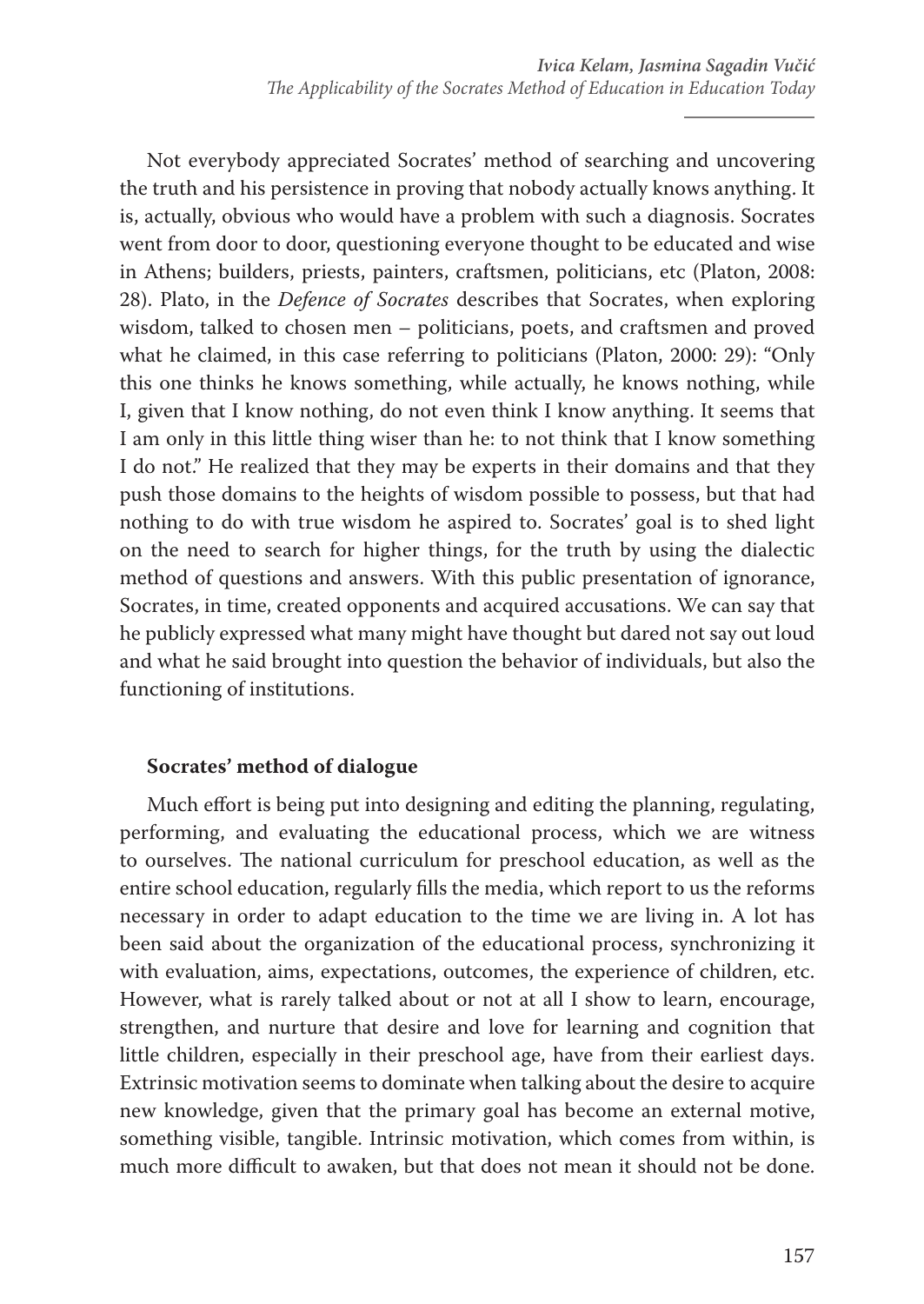Maybe one of the possible answers to this problem, or an aspect worth thinking about, is precisely Socrates' method of dialogue or one of its derivatives.

According to Zorić (2008: 28), Socrates' method of cognition is dialectics, which we can describe as synchronizing different opinions in which Socrates pointed out flaws in the knowledge of others and their apparent knowledge. The starting point of his method is in the fact of ignorance. Opposite of sophists, he claims not to know anything while they know everything, but he offers a way in which that can be changed. It is comprised of three degrees: irony, maieutic, and defining a notion (Zorić, 2008: 28). Socrates uses irony to, in a way, systematically cleanse the field for the research of truth. In order to reach true knowledge, first, the wrong and fake one must be pointed to and be made aware. With the second level, he tries, without coercion, to use the skill of asking questions to help in the realization of knowledge and, in the end, to use it to reach the definition of a particular notion. Socrates did not always reach this point, but he always, at least, got close to it. What Socrates strived for was the definition of the content of a notion, which was the starting point of the conversation. This method had the aim of pointing out that, contrary to sophistic teachings, every matter has something constant and generally valuable.

It is precisely in the dialogue of Socrates that the central place is taken by setting up the problem, which pushes the students to discover the new. This is not about accepting what we are teaching or what we are taught as absolute, but what is said motivates us in order to point ourselves towards searching for truth. In other words, we are talking about the readiness to, without prejudice and attitudes, be open to question and verify everything. According to Zorić (2008), the advantages of such a method are many: the increase in activity, ability to reason, developing critical thinking, and many others but the most important one, as the author states, is the active work of the mind which enables the acquiring of knowledge and conclusions on what is studied.

Socrates asked his interlocutors seemingly simple questions, sometimes so simple that it seemed that the answer is implied. After an answer, he would ask a series of questions that would not only enter into the depth and real meaning of what was discussed but also leave his interlocutor discouraged because he would realize that what he thought is, actually is not. Socrates attempted to encourage his interlocutor to conclude himself out of what he thought to be true and to search for knowledge in himself. What differentiated him in this procedure and took him to a whole new level from the sophists is his desire to have both speakers by mutually helping each other, reach true knowledge, liberating truth.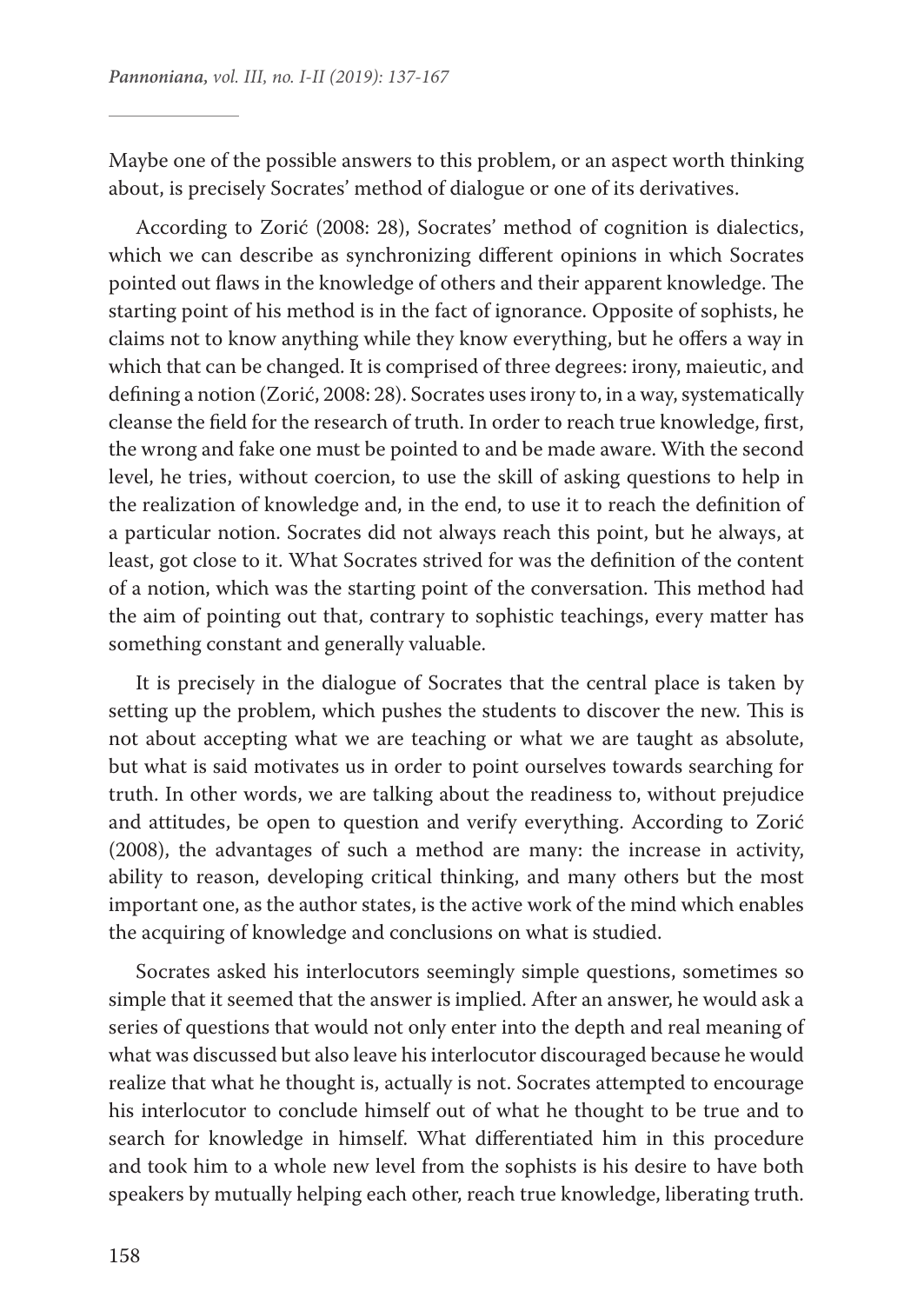That reaching the truth was sometimes a rough and arduous work, but also that Socrates was dedicated to his calling, is confirmed by the fact that in his trial, where he was accused of corrupting the youth of Athens, he remained true to himself until the end, and he did not waver despite being convicted to death.

Socrates believed his mission to be made aware of the wrongful beliefs on the existence of knowledge with his interlocutors, which they did not bring into question. His interlocutors thought they possessed some knowledge on the topic they discussed with Socrates, but he showed them it was not so. (Zorić, 2008: 30) Although, as he states himself, he does not know too much or almost anything on the topic, he warns his interlocutor that he possesses real knowledge in himself, only he is not aware of it. (Zorić, 2008: 29) Given that they could not master knowledge themselves, it turns out that they, besides that, do not possess neither the skill needed to acquire knowledge. From this, a two-sided role of Socrates in reaching true knowledge may be shown: he knows that there is knowledge relating to the knowledge of a notion, but he also knows how to reach the knowledge, i.e., the skill of discussion. (Zorić, 2008: 31)

Socrates used this method in researching important moral concepts of his time, such as the virtues of respect, wisdom, modesty, bravery, and justice. In such situations, Socrates admitted his ignorance while others claimed to know. Socrates believed that his admittance of ignorance made him wiser than those who, even though they are ignorant, claim to know.

Although, at first glance, it does look like a paradox (or ironic), it gave Socrates a chance to right his wrongs where others thought they were right.

Teaching, which promotes love towards learning and a desire for knowledge is far more than mere learning of needed and unneeded information which are, little by little, at the hands of modern reformers being proclaimed relevant and then irrelevant. Their necessity is continuously changing. Socrates has a lot to offer with his example for the one who, first and foremost, appreciates truth, i.e., knowledge. Not the knowledge which is current, not the one with a high rating at the labour market, not the one bringing material security, but the one liberating a person from all the shackles of the earthly way of life and making a person an autonomous individual and a free man who does not wait for somebody else to think and make decisions for him. From the example of sophists, we can see their limitations by the demands of the market of their time, which Socrates stood up to and, as a true thinker and educator, entirely and passionately gave himself to one activity. (Polić, 1993: 31) If we would place this situation into the context of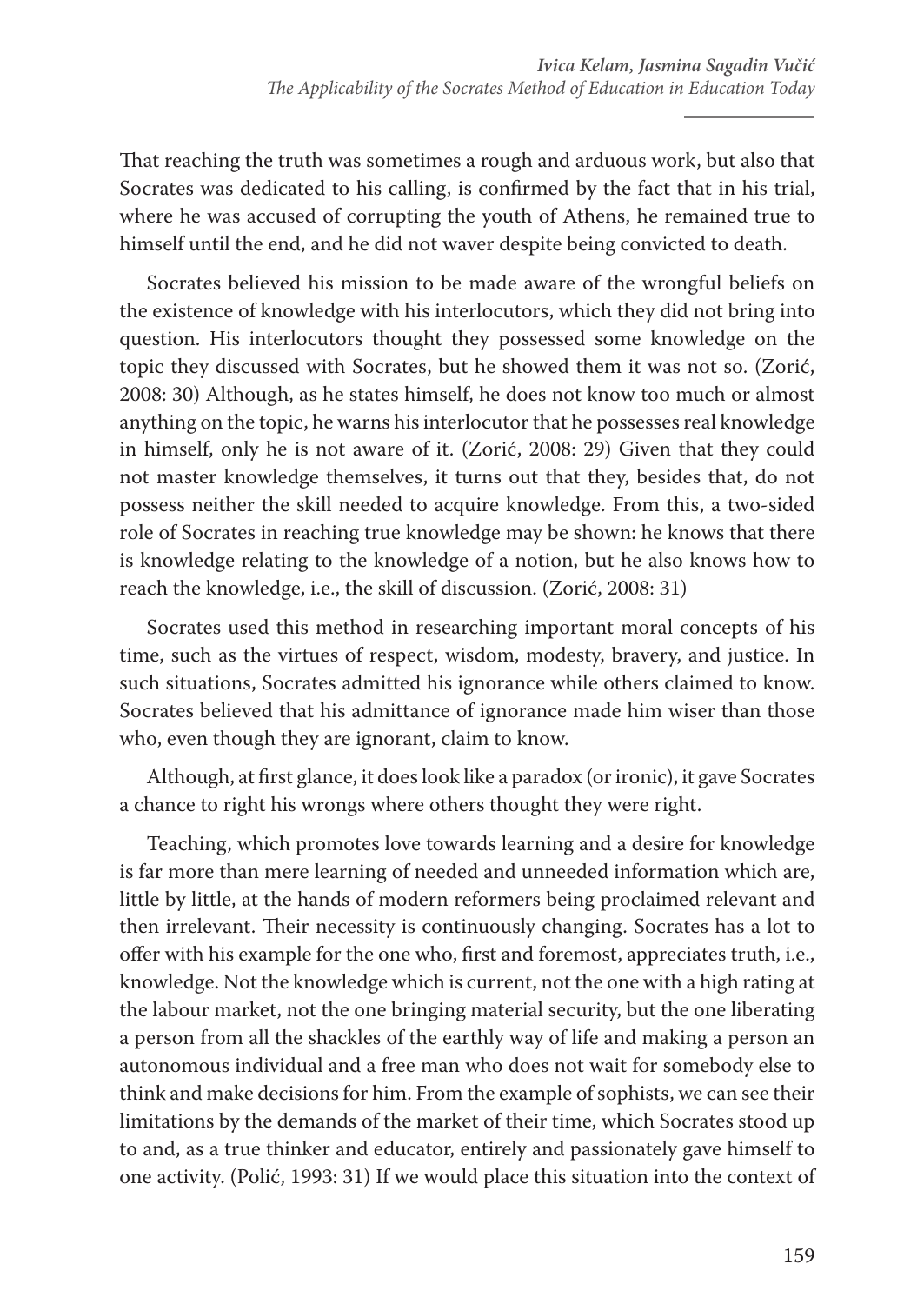today, it is clear why true wisdom which Socrates demanded should be strived for. Socrates' thoughts, attitudes, and methods do not lose their actuality, not even so many centuries after his life.

#### **The application of the dialogue method in contemporary classes**

By using Socrates' dialogue method, interlocutors are encouraged to active work of the mind through discussion on a specific subject. We can say that one of the elements of this method is the development of critical thinking, which is one of the highlighted aims of contemporary education. Critical thinking should be developed at all levels of learning. Given that, in Plato's dialogues, the central role is played by Socrates and his students, the contemporary process of learning should mirror that situation. Instead of that, today in the teaching process, we see more and more independent learning, online classes which exclude the presence of the teacher, and that is all being pointed out as a positive movement in the world of education where traditional forms of teaching are being denied. Socrates' method does not need to be necessarily used in its original form but also in one of the derived forms. Some of these forms are group work in larger or smaller groups, individual work of students led by instructions of the teacher, etc. However, what is characteristic and in common for all those forms is the application of the questions which are stimulating and which reach the development of a higher form of thinking. (Zorić, 2008: 32)

The question is in the center of every Socrates' dialogue. (Zorić, 2008: 33) Therefore, dialogue should be characterized by methodically guided questions by the teacher in contemporary classes. A teacher should, in every moment, be able to react to students' answers and encourage them to ever higher forms of thinking. Questions make the basis of preparation for the application of Socrates' dialogue method, and the way of formulating and making questions determines the quality and outcome of the dialogue itself. It is essential to determine the main question, which will be the basis for discussion and sub-questions which would be answered and which would enable finding an answer to the main question. Given that it is impossible to predict the answers of students, a good knowledge of the content to be taught is necessary, which enables the adaptation of questions to the content, and that is an essential prerequisite for the successful application of this method. According to that, responsibility and preparation of the teacher and determining the way of working, means, contents, aims, and outcomes of teaching is the prerequisite for the successful application of this method.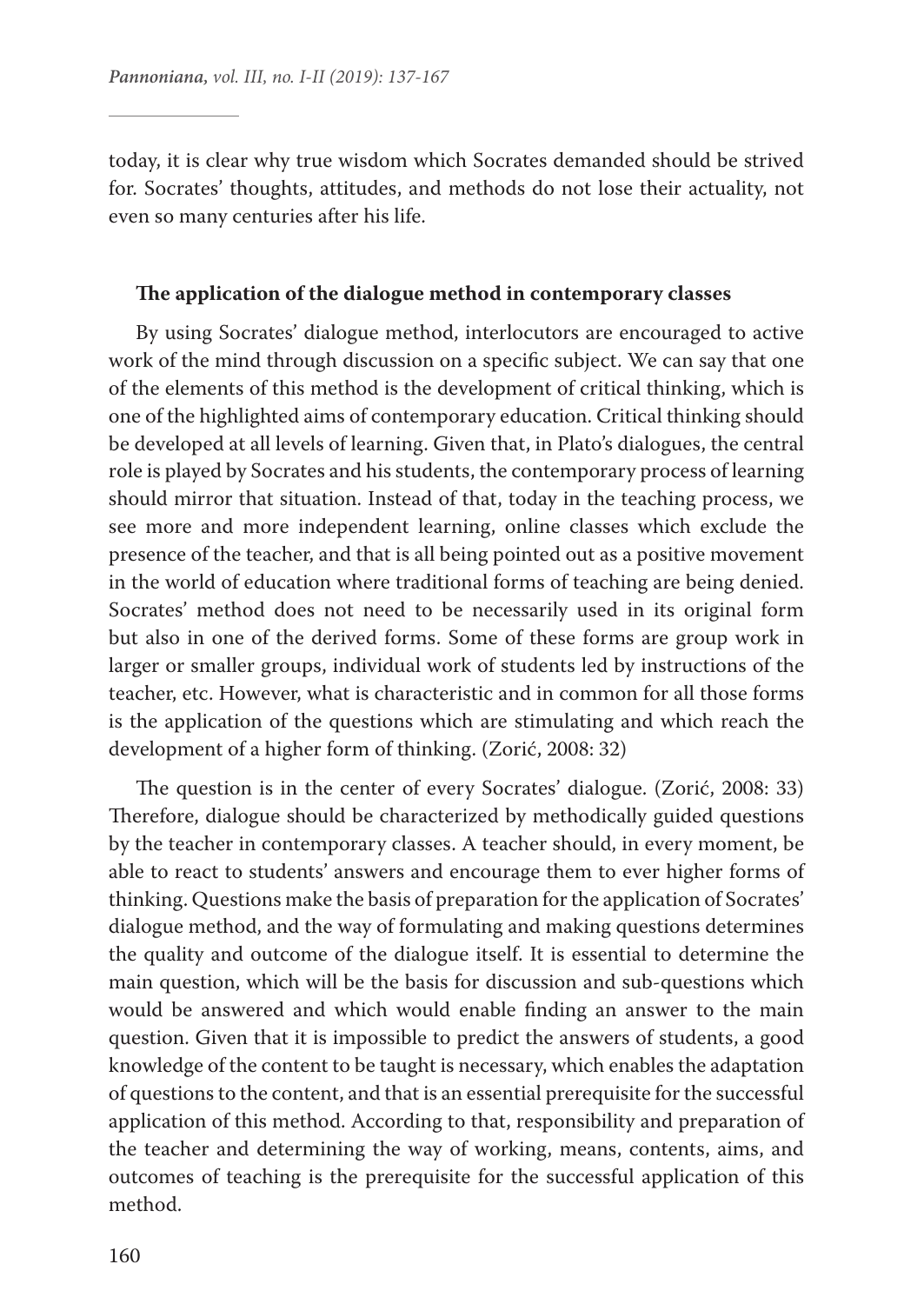However, responsibility and contribution to this method inevitably falls on the students, as well, who contribute by (self)reflection to their personal experience and by their own examples. What is essential is that they, during dialogue, verbalize their thoughts clearly and concisely in order to enable others insight into the diversity of the opinions of others, which contributes to the development of their own. In order for this method to be successful for all students, those who do not understand something should ask questions. If we take into consideration that students differ among each other in attitude and beliefs, it is essential to encourage them to participate in dialogue when there is a disagreement because that is precisely the condition that makes researching the question the teacher asked successfully continue. (Zorić, 2008)

## **Socrates as a teacher and role model**

Socrates was and still is known for his dialogues, but our image of him would be distorted if we would only observe him in that regard. His place in the history of education is an important one and must not be neglected. His way of life and calling with which he wanted to awaken everyone he talked to about their (lack of) knowledge and the possibilities of reaching it, at the very least, encourage us to expand and recognize our view on educational methods and theories. Socrates, in a way, with his personality and with the example of his own life through consistency and honesty, which followed him to the end of his life, work on people like a magnet. He followed his conscience rather than adopt the beliefs or legal regulations only because the state prescribed them. It was not because he did not recognize the rule of the state, but because of a moral obligation towards himself and others. What he lived, he wanted to enable for others: internal freedom and human dignity. He encouraged others all his life to continually question what is right for a man and in what way they can realize that good. He did not consider his calling to be answering questions, which would be considered direct teaching of others, but clarifying the intellectual need to people. He shows us that, even when a teacher knows an answer, what is right is not to show the student the answer but lead him step by step until he reaches the answer on his own.

Socrates' life is proof that man is not condemned to being a victim of fate and that he can decide on his fate independently. Even though there were socalled trends that people tried to follow even in his day, in the form of sophist sermons, he pointed out the defects of such a life. He thought that the best life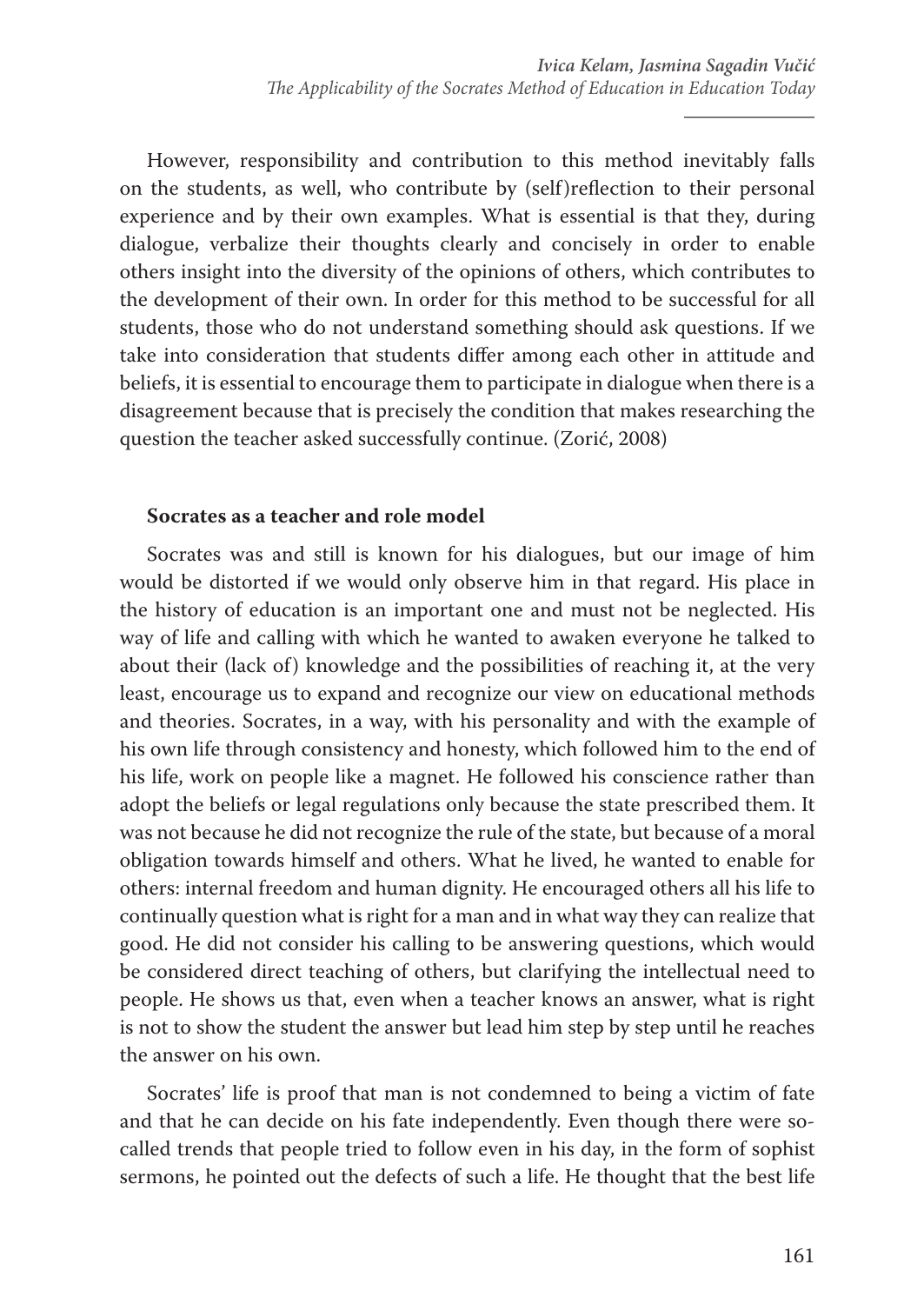could only be lived by possessing knowledge and wisdom which were reached by shedding light on truth. He diverted others from prophets and a useless life and encouraged them to search for the truth. His intention was not to make others smarter, more skillful or effective, but wiser. He did not consider himself a teacher, and the closest he had to students were those who tried to mimic his way of having a dialogue by listening to him. Guthrie (2006: 432) states what it means to be a follower of Socrates: "This particularly presumes a state of mind and intellectual humility which can easily be mistaken for arrogance, given that a real follower of Socrates is convinced not only in his ignorance, but the ignorance of all men." Nobody likes to have someone's ignorance publicly pointed to and called out, not only because it makes the person vulnerable, but because many people are convinced of their knowledge and the fact they know everything about everything. It is precisely such a person who would dare to say something like that publicly who would be called arrogant and self-important. However, a follower of Socrates, in his humility, does not only call out the ignorance of others but also his own because he is aware of it, and it is precisely what makes him worthy of his role.

## **Conclusion**

The time we live in is full of constant, fast, and unpredictable changes affecting every aspect of life, whether it be private or business-related. Changes have not bypassed the educational sector, and they changed the way we look at and experience the traditional educational process. The causes are ascribed to globalization trends and an ever-greater information, economic, media networking of the world. The successfulness of accommodation to the globalization processes and changes in the environment in which individuals, companies, and national economies live, work, and act is manifested in the evaluation of knowledge as the primary and strategic economic resource.

Proclaiming a "knowledge society", which is a strategic goal of developing a society in which the acquisition, creation, and application of knowledge is accessible to all members of the community and where knowledge is in the function of strengthening and developing the economy, and thus economic growth. It is far from the knowledge that in antiquity create a man an individual who was fully and comprehensively educated.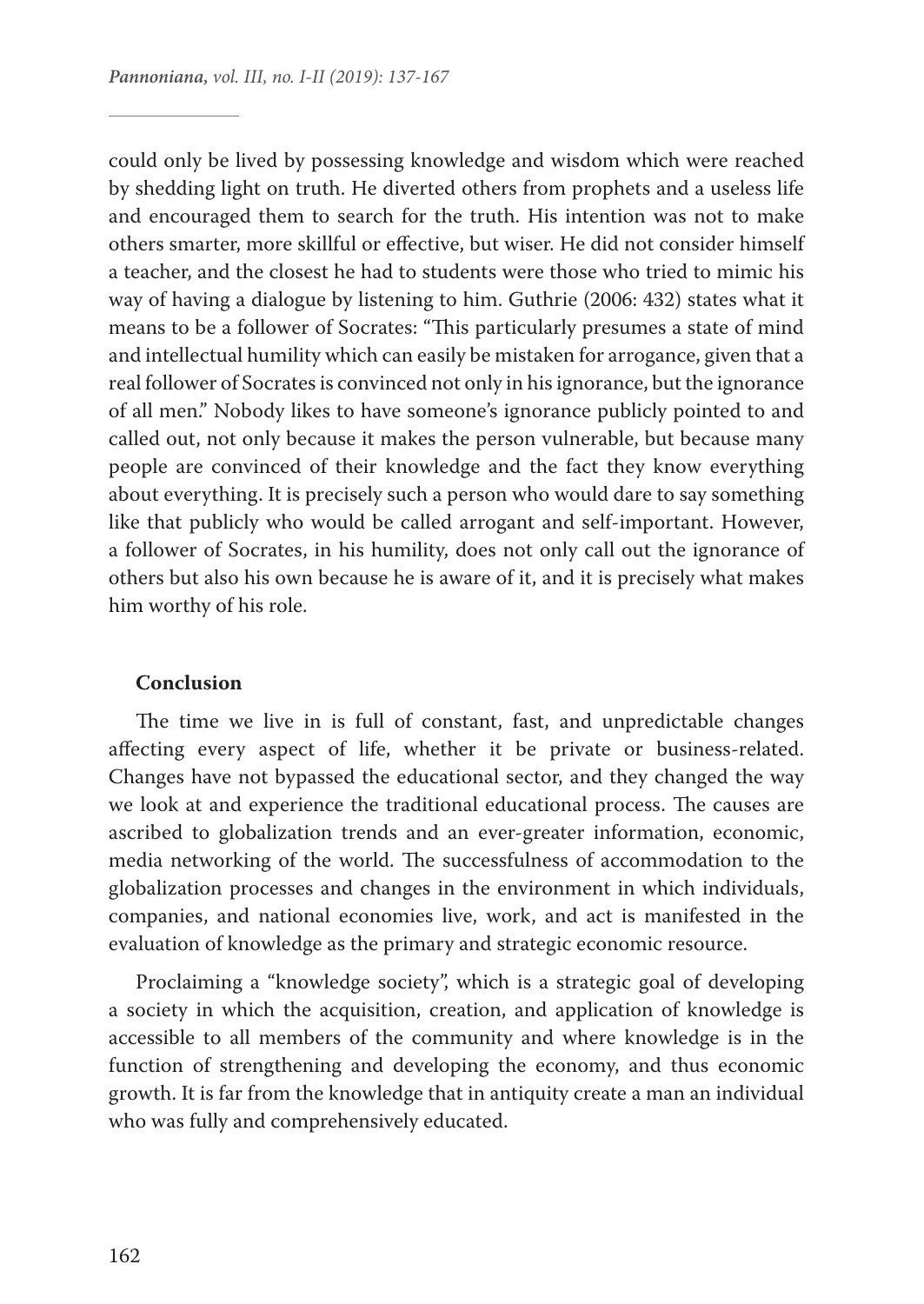It is not because he learned all his life, as the society we live in highlights that lifelong learning is one of its main characteristics, but because he tasted freedom in the process of forming himself and became free.

The system of a free and self-regulating market brings the main demands which greatly determine the outcomes of economic, political, and, what is most important for this paper, educational aims. From the introduction of changes at universities, accepting the Bologna Declaration, to the adaptation of educational aims to the needs of the labour market, everything leads to rejecting the knowledge which does not respond to the demands of the time and focusing exclusively on that which develops the entrepreneurial spirit, a competitively disposed individual who is, in any moment, ready to respond to the needs of a constantly changing labour market.

The opposition to this way of thinking is precisely Socrates, who, with his life, a personal example of living his words instead of serving the goals of others, offers truth and freedom. He offers that true knowledge thanks to which we can have the experience of truth – the truth we already carry in ourselves but need to make manifest. His method of dialectics is undoubtedly one of the ways in which it is possible to know and discover how much we know, but it is also the way we should go if we want to do more for ourselves and the society in which we live, and by which he warns us of all seeming knowledge and all its traps. Socrates himself, his way of life, thinking about it, and the application of his dialogue method is one of the possible ways of motivating and encouraging students and professors to reach a higher degree of knowledge in order to think about the world around us critically.

This method is contrary to the front way of teaching, which dominates our system and in which students are passive and absorb information to which they are exposed and consume them exclusively as such. Socrates believes that someone like that can be implanted with knowledge just as it is possible to give sight to a blind man. Furthermore, while some schools and faculties recognize this way of thinking and teaching, that is not the case with all of them. Only individuals have no use for it because the primary purpose is not to beat your interlocutor but to reach a new level of thought with joined forces. Even though educational reforms go on all the time, little or nothing is said on the ways of encouraging and strengthening the desire for real and in-depth understanding of the world around us.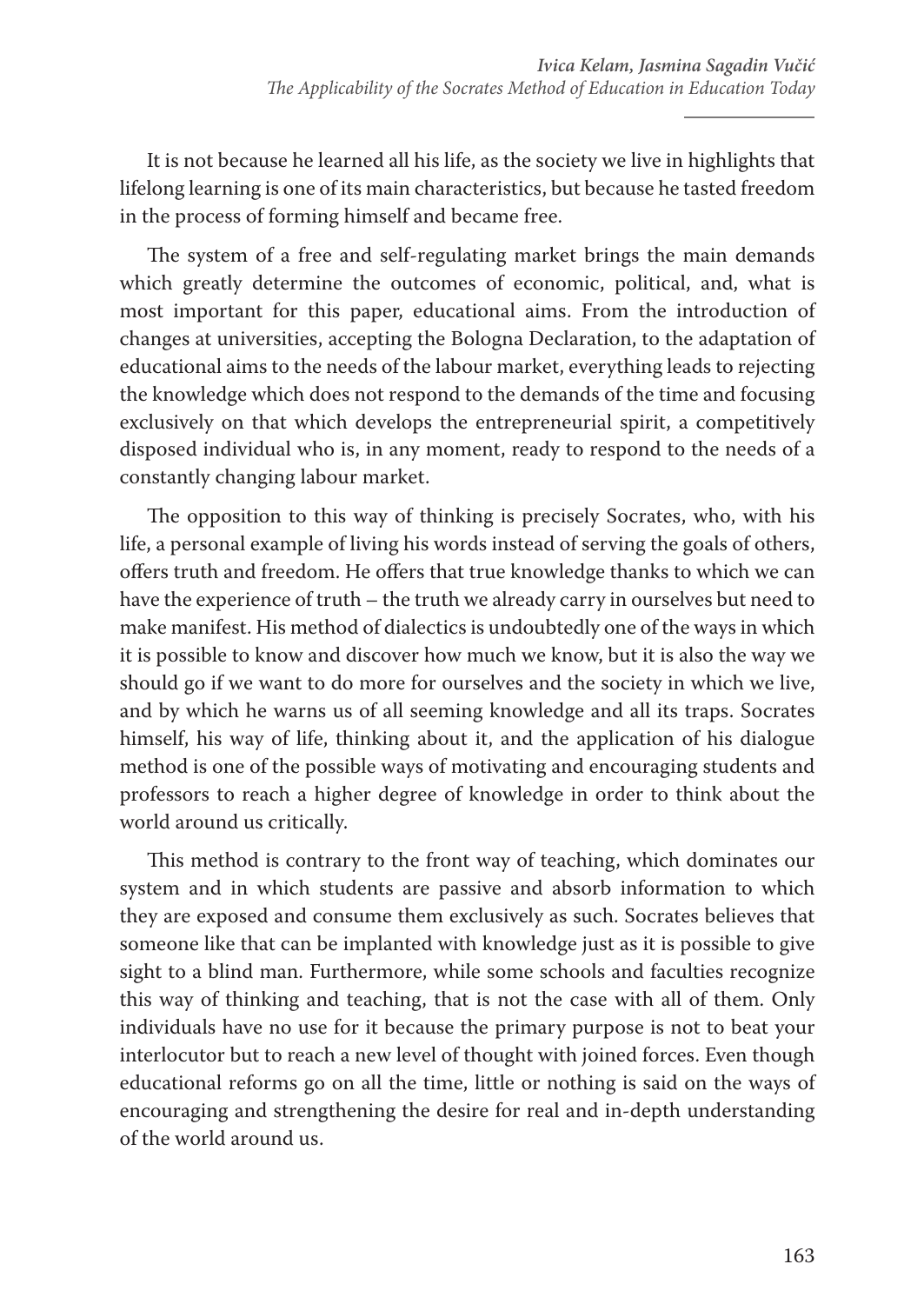Maybe we should ask ourselves if Socrates is not applied today in the educational system as a higher goal for a comprehensively educated and emancipated man, does it not say more of us as a society that is not appropriate and worthy of Socrates' philosophy? As a "knowledge society", we consider it our obligation to free the mind of wrong conclusions and, in a mutual action, enable it to accept the right way of cognition, which makes every man an autonomous one if he wishes it. Despite the information and knowledge which are outdated fast today, we should strive towards something bigger and more significant – a wisdom which does not adapt to trends of today, but rather enables true happiness which is not subject to weather changes. In that, we can look for help in Socrates' example of searching for wisdom and a deeper and more secure basis for knowledge, which is truly necessary in the knowledge society.

### **References**

- 1. Adorno, T. W. (1959) Theorie der Halbbildung. *Gesammelte Schriften, Band 8: Soziologische Schriften* I, pp. 93–121.
- 2. Ahmed, N. H., Abdul Halim, H., Ramayah, T. (2016) Dilema oko ideala poduzetničkog sveučilišta: prevladavajuće akademske tenzije". *Croatian Journal of Education,* Vol. 18, No. 2, pp. 519-543.
- 3. Alfred, M., Butterwick, S., Hansman, C., Sandlin, J. (2007) *Neoliberal welfare reform, poverty and adult education: identifying the problem and engaging in resistance*. Halifax: New Praire Press.
- 4. Boltižar, M. (2017) NENAD BAKIĆ STEM Revolucija, koju je počeo, dosad je došla do 50 000 djece u Hrvatskoj, ali tu nije kraj. Sljedeći korak su roditelji. *Jutarnji list*, 27. 12. 2017.
- 5. Bušljeta, A. (2010) Globalizam ideologija globalizacije?. *Socijalna ekologija*, Vol. 19, No. 2, pp. 127-150.
- 6. Carroll, W., Beaton, J. (2000) Globalization, Neo-Liberalism, and the Changing Face of Corporate Hegemony in Higher Education. *Studies in Political Economy*, Vol 62, pp. 71-97.
- 7. Chen, J. S. (2019) *The tech education con*. https://jacobinmag. com/2019/01/stem-coding-bootcamp-education-scam-philanthropy, accessed 16. 9. 2019.
- 8. Čolić, S. (2002) *Kultura i povijest*. Zagreb: Hrvatska sveučilišna naklada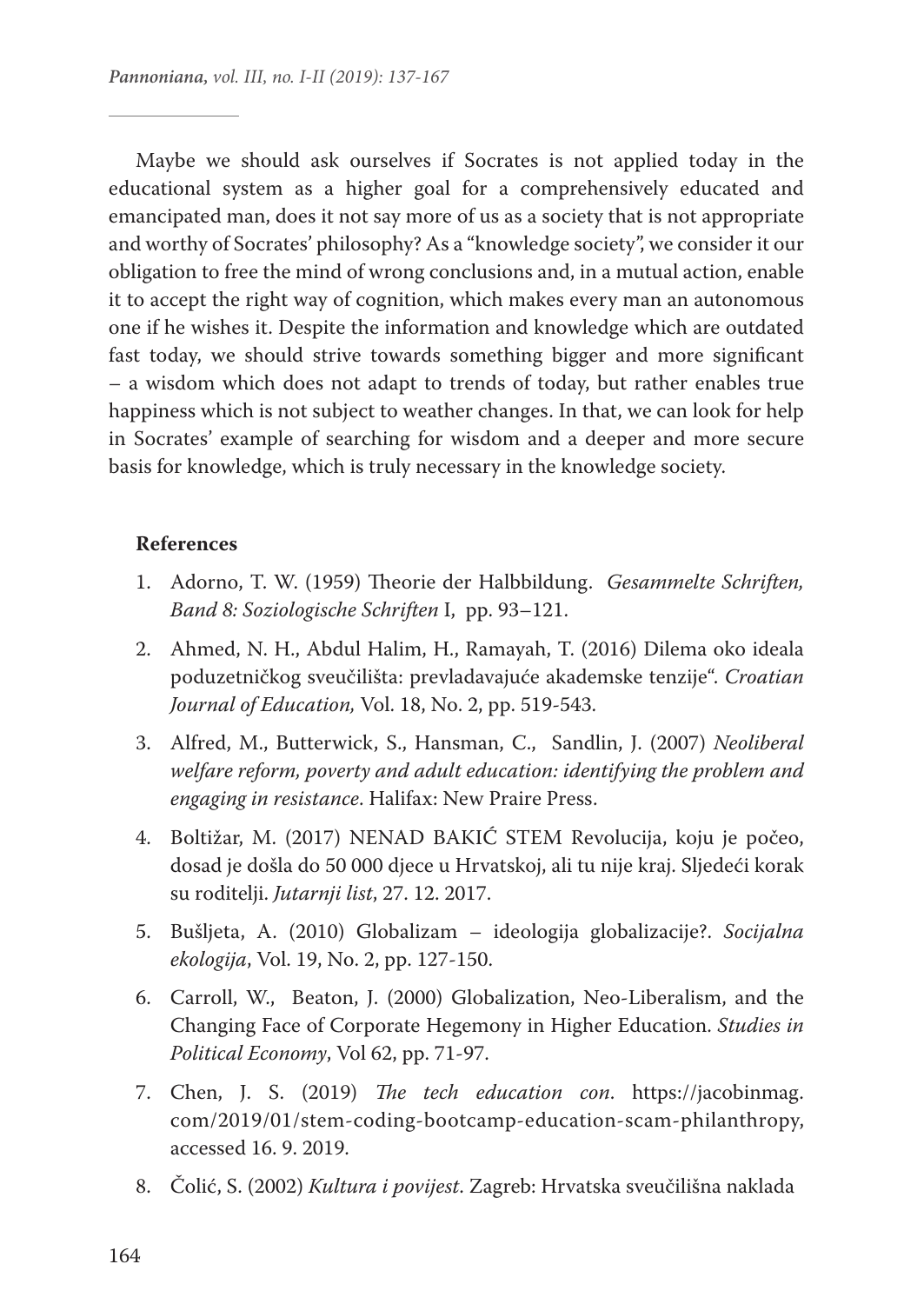- 9. Čvarak, V. (2013) Obrazovanje za dobro društvo. *Ekonomsko obrazovanje u Republici Hrvatskoj - jučer, danas, sutra : zbornik radova znanstvene konferencije,* pp. 3-26.
- 10. Dabić, M., Švarc J. (2011) O konceput poduzetničkoga sveučilišta: ima li alternative?. *Društvena istraživanja*, Vol. 20, no. 4, pp. 991-1013.
- 11. Davidson-Harden, A., Majhanovich, S. (2004) Privatisation of education in Canada: A survey of trends. *International Review of Education*, Vol 50, No. 3-4, pp. 263-287.
- 12. Doherty, R. A. (2007) Education, neoliberalism and the consumer citizen: After the golden age of egalitarian reform. *Critical Studies in Education*, Vol 48, no. 2, pp. 269-288.
- 13. Etzkowitz, H. (2008) *The Triple Helix. University-Industry-Government, Innovation in Action*. London: Routledge.
- 14. Gaščić, D. (2018) "STEM Revolucija: učenici će programirati od prvog razreda", *24 sata*, 6. 11. 2018.
- 15. Guthrie, W. K. C. (2006) *Povijest Grčke filozofije*, knjiga III. Zagreb: Naklada Juričić d.o.o.
- 16. Hromadžić, H. (2008) *Konzumerizam: Potreba, životni stil, ideologija*. Zagreb: Naklada Jesenski i Turk.
- 17. Humboldt, W. von (1969) Theorie der Bildung des Menschen. In: Flitner, A., Giel, K., *Wilhelm von Humboldt, Werke in fünf Bänden: Vol. 1 Schriften zur Anthropologie und Geschichte*. Darmstad: Wissenschaftliche Buchgesellschaft, pp. 234–240.
- 18. Kanić S., Kovač. V. (2017) Neoliberalizam i obrazovanje u kontekstu globalne obrazovne politike. *Zbornik Odseka za pedagogiju, Filozofski fakultet u Novom Sadu,* Vol. 26, pp. 69-92.
- 19. Kokić, T. (2013) Industrijalizacija sveučilišta i dehumanizacija. *Filozofska istraživanja*, Vol 33, no. 3, pp. 425-432.
- 20. Kregar J. (2006) Globalizacija i regulacija. In: (eds.) Vidović, D., Pauković, D., *Globalizacija i neoliberalizam: Refleksije na hrvatsko društvo*. Zagreb: Centar za politološka istraživanja, pp. 83-97.
- 21. Liessmann, K. P. (2008) *Teorija neobrazovanosti: Zablude društva znanja*. Zagreb: Naklada Jesenski i Turk.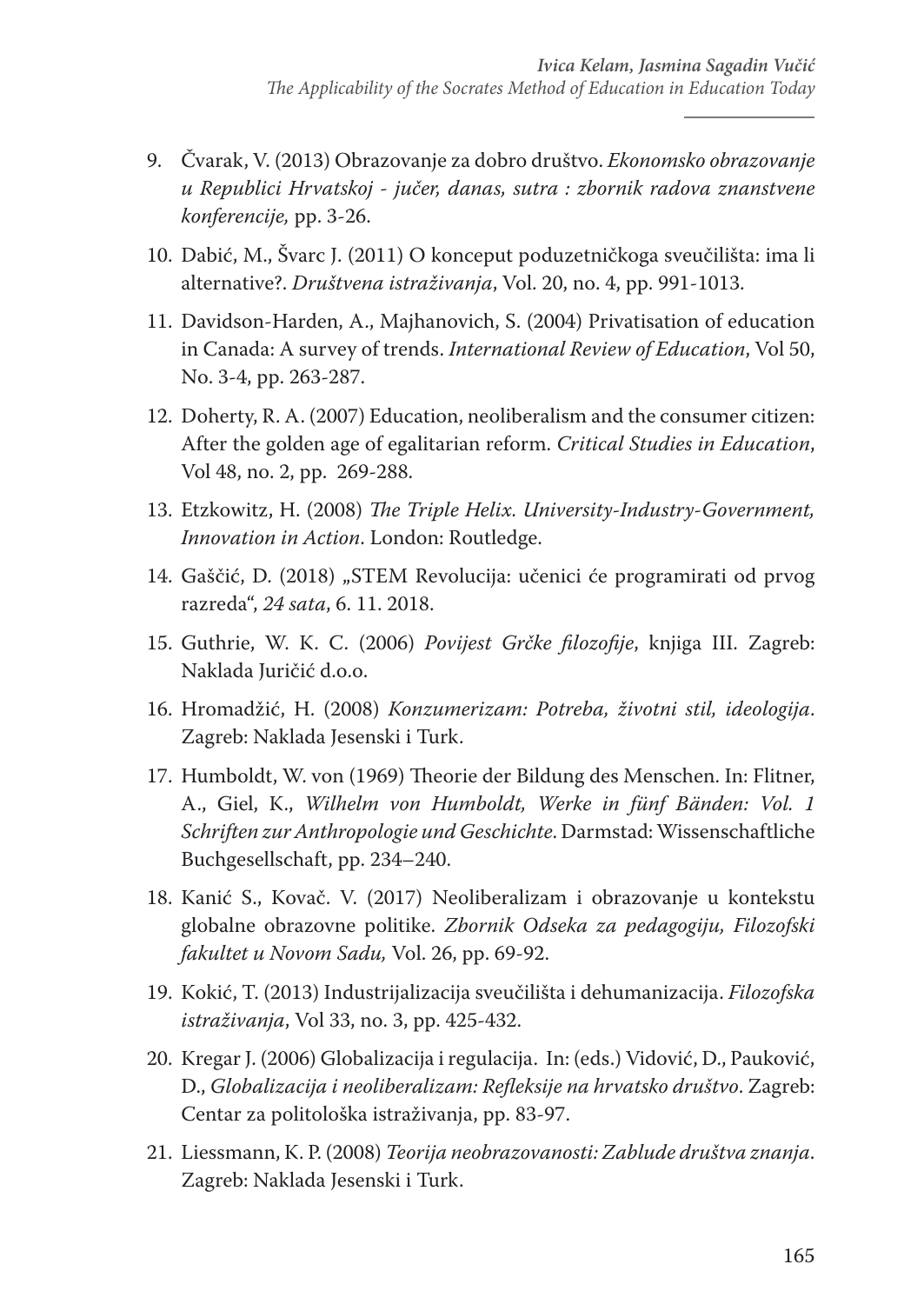- 22. McPherran, M. L. (2010) Socrates, Plato, Erôs and liberal education. *Oxford Review of Education*, Vol. 36, No. 5, pp. 527-541.
- 23. Platon (2000) *Obrana Sokratova*. Zagreb: Demetra filosofska biblioteka Dimitrija Savića.
- 24. Polić, M. (1993) *K filozofiji odgoja*. Zagreb: Znamen & Institut za pedagogijska istraživanja.
- 25. Postnikov, B. (2019) STEM Revolucija jede svoju djecu. *Novosti*, 19. 1. 2019.
- 26. Rupčić, D. (2015) Humanističko obrazovanje kao posljednja svrha ljudskog opstanka. *Metodički ogledi*, Vol. 22, pp. 95-115.
- 27. Šundalić, A. (2012) Između društva rada i društva znanja. *Media, culture and public relations*, Vol. 3, No. 2, pp. 120-130.
- 28. Tolofari, S. (2005) New public management and education. *Policy Futures in Education*, Vol. 3, No. 1, pp. 75-89.
- 29. Zlatar Violić, A. (2009.) Komercijalizacija obrazovanja i merkantilizacija znanja. *Revija za socijalnu politiku*, Vol.16, No. 2, pp. 208-208.
- 30. Zorić, V. (2008) Sokratova dijaloška metoda. *Život i škola*, Vol. 20, No. 2, pp. 27-40.